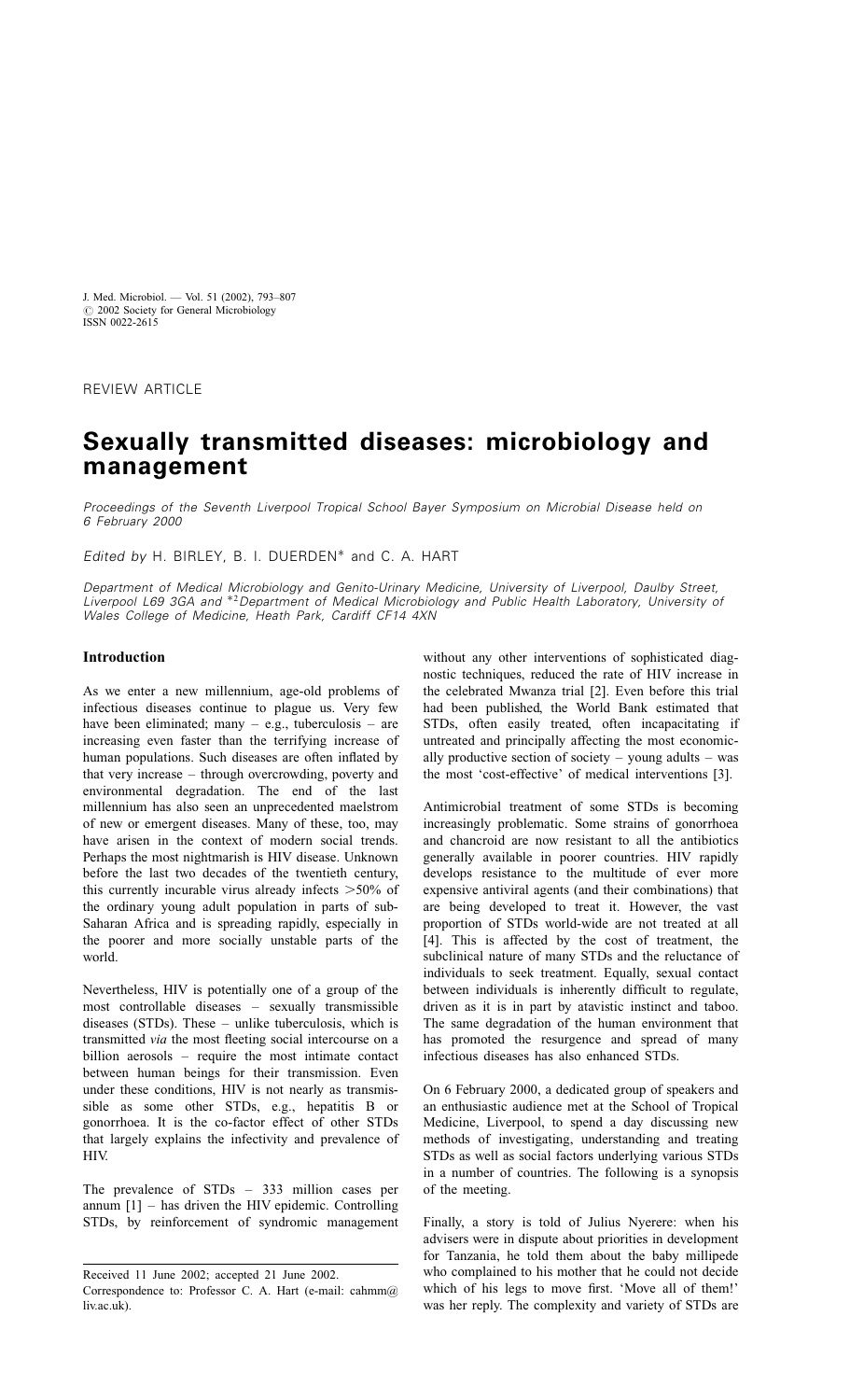immense, it seems likely that strategies to control them, e.g., mass treatment, vaccination, contact tracing of behaviour change, will succeed only if used in a multifaceted approach which combines technology with humanity.

## THE MANAGEMENT OF STDs FROM VENEREOLOGY TO SEXUAL HEALTH: NEW OPPORTUNITIES AND NEW THREATS

## Eric Curless

Bolton Centre for Sexual Health, Royal Bolton Hospital, Bolton BL1 4QR

At the beginning of the last century the Royal Commission on Venereal Diseases (VD) produced an enlightened document which led to the Public Health (Venereal Diseases) Regulations (1916) [\[5\]](#page-12-0). This formed the basis for clinical services for VD in the UK and resulted in a clinic system in which patients had open access and free treatment. Confidentiality was guaranteed and there was to be no notification by name. However, for epidemiological purposes the number of patients with each disease would be reported quarterly. Proper supporting laboratory facilities for appropriate tests were provided and medical students were instructed in the practical aspects of venereology. For the staff, there was now a career structure to follow. These basic principles still apply in the clinic system today.

The clinics were highly stigmatised, but for those in trouble it was perceived as a safe place to go for proper professional advice and treatment, with confidentiality built into the system. The doctors and nurses working in the clinic showed great expertise in administering the then available treatments and in dealing with their many complications. All this was before the modern vogue for counselling, but individual patients were treated with great sensitivity, while practical issues about spouses, partnerships outside of marriage, future liaisons, effects on children and even the insurance system were dealt with in the clinics on a daily basis [\[6\].](#page-12-0)

In the post World War II era, penicillin dramatically changed the face of VD. By the early 1950s, the incidence of syphilis and gonorrhoea fell to an all time low and some authorities predicted that they might be treated out of existence [\[7\]](#page-12-0). However, neither the spirochaete nor the gonococcus must have read these reports, because there is now new concern about the increasing incidence of both these diseases [\[8\].](#page-12-0)

With the decline of traditional VD, physicians working in the clinics could now pay attention to other 'STDs'. The associated advance in laboratory technology has facilitated this work. To reflect this change in workload most venereologists changed their name to genito-

urinary physicians. With the emergence of AIDS in the early 1980s, new money flowed into the system, improving the infrastructure of genitourinary medicine clinics [\[9\]](#page-12-0). Most of the old- fashioned basement clinics have now gone to be replaced by modern departments. This, along with media publicity, has done much to remove the stigma of STDs although much remains to be done. Genitourinary physicians should be ideally placed to lead sexual health because:

- We have in place a clinic system, offering confidential, open access in every health authority in the country and with an established system of confidential networking between clinics. The speciality links easily with microbiology, epidemiology and public health. These are all important in STD control.
- Genitourinary physicians are good at taking sexual histories. This is a great opportunity to educate other colleagues.
- Genitourinary physicians are experts at examining the genitals of both sexes in a structured way.
- Genitourinary physicians, because of their everyday clinical experience, can explain to patients the risks connected with unprotected sex and are able to place this advice in a practical context.
- Genitourinary physicians are used to sexuality in its many shapes and do not start with the assumption that everyone is 'straight'.
- Virtually all genitourinary physicians are trained in family planning.
- Genitourinary physicians are used to seeing victims of sexual assault and handle these patients with sensitivity.
- Genitourinary physicians are experienced in seeing patients with non-infective genital disease as well as those many patients who worry about their genitals (and their sexuality) but who have no organic disease.

And yet in spite of all these advantages, the clinic system is under threat mainly due to funding issues. Primary care groups (PCGs), who will soon control all the funds as they become Primary Care Trusts, may not be aware of the full range of clinical activities of their local genitourinary medicine department, because of open access and confidentiality. Each year almost one million new cases are dealt with by genitourinary physicians in the UK.

We await with interest the report of the 'Sexual Health Strategy Group' from the Department of Health. With the recent increase in all forms of STDs, the emergence of antibiotic-resistant strains and the relentless threat of AIDS it is more important than ever that we not only maintain but strengthen the clinic system for clinical STD services [\[10\].](#page-12-0) The presence of most STDs has been shown to increase the relative risk of the acquisition of HIV [\[2\]](#page-12-0). Perhaps the most important single public health action to contain HIV spread is to adequately control STDs. The corollary is certainly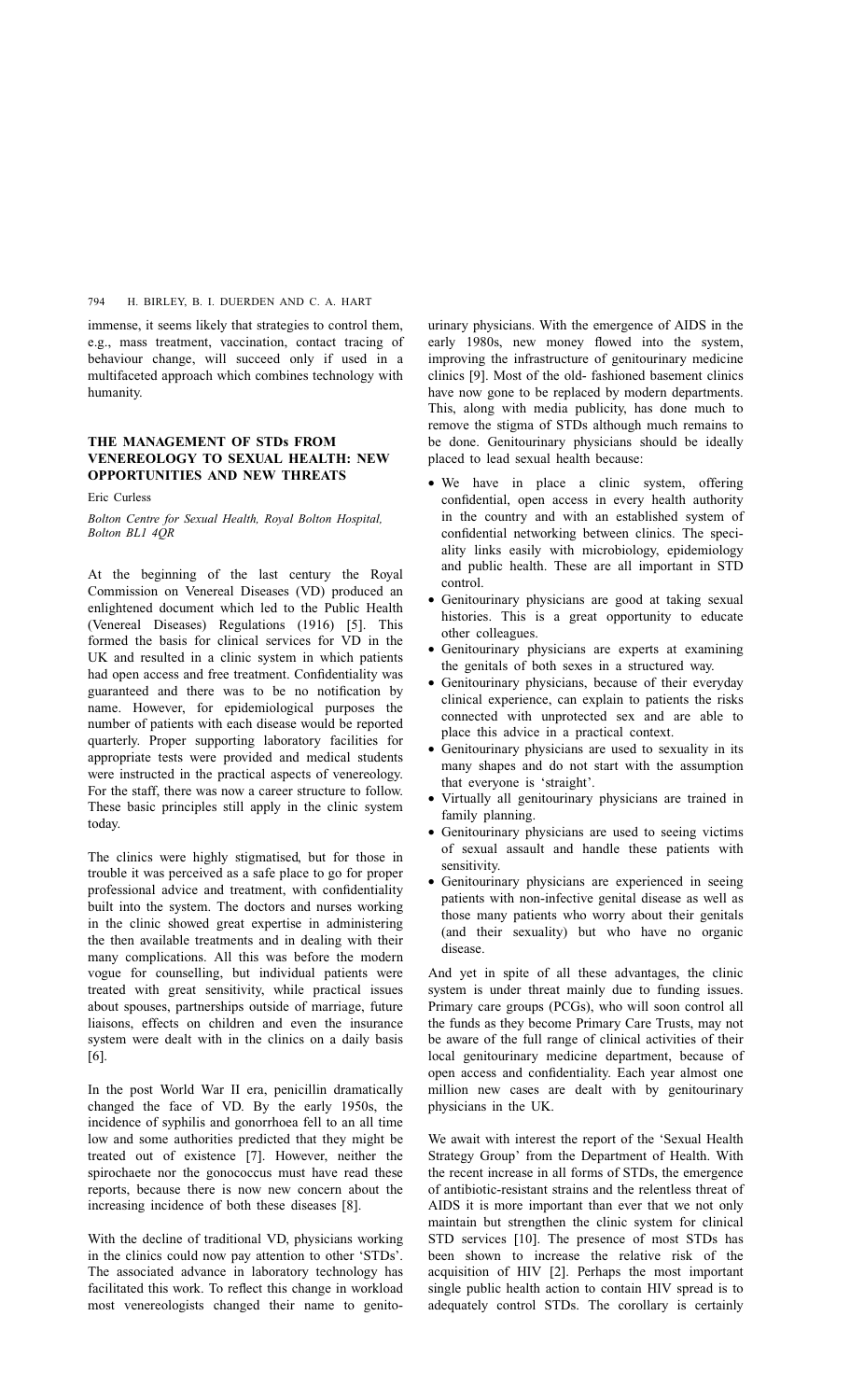true, 'if we do not control STD spread we will not control HIV no matter what other public health measures we may take'.

# Conclusion

- What started as venereology has changed its name to sexual health; but the patients remain the same, having the same anxieties about sex and its consequences and worrying about their partners.
- The disease profile has changed dramatically with new STDs and the emergence of antibiotic resistance, while old-fashioned VD has not gone away.
- The basic principles of clinical care remain unchanged. We need to preserve and strengthen the clinic system of STD control. We will neglect this at our peril. If we do not keep the genital tract 'clean' there will be no sexual health either for the individual or the nation.

## BACTERIAL VAGINOSIS: DIAGNOSIS, MICROBIOLOGY AND MANAGEMENT

P. E. Hay

Department of Genito-Urinary Medicine, The Courtyards Clinic, St Georges Hospital, Blackshaw Road, London SW17 0QT

## Introduction

Bacterial vaginosis (BV) is a clinical syndrome of unknown aetiology characterised by an overgrowth of vaginal anaerobes and variable degrees of depletion of the normal Lactobacillus spp. population. Symptomatic women report an offensive, fishy smelling discharge, which is most marked after unprotected intercourse or at the time of menstruation. The diagnosis is usually made clinically based upon the composite (Amsel) criteria (Table 1) [\[11\]](#page-12-0). Approximately 50% of women with BV appear to be asymptomatic. Many studies in the last decade have established that BV is a risk factor for a host of obstetric, gynaecological and neonatal complications, including miscarriage, preterm birth and post-partum endometritis. In the western world, BV is the leading cause of abnormal vaginal discharge. In an unselected population, the prevalence rate is 10–20% [\[12\]](#page-12-0), but this may reach 36% in women attending STD clinics and 28% in those seeking elective termination of pregnancy (TOP) [\[13\]](#page-12-0). It is probably commoner in women with sexually transmitted infections but has

Table 1. Amsel's (composite) criteria for the diagnosis of BV in clinical practice

• vaginal  $pH > 4.5$ 

- a characteristic discharge on examination
- presence of 'clue cells' on microscopy

been reported in virgin women and may be particularly common in lesbian women [\[12\].](#page-12-0) It is associated with black race and IUCD use in many studies. The condition often arises spontaneously around the time of menstruation and may resolve spontaneously midcycle [\[14\]](#page-12-0). Our lack of understanding of the aetiology is reflected in our inability to prevent relapse after antibiotic treatment.

## Diagnosis

#### Amsel criteria

BV is diagnosed by detecting at least three of four composite criteria (Table 1). These arose from the original description of 'Haemophilus vaginitis' by Gardner and Dukes in 1955 [\[15\]](#page-12-0). They recognised the typical thin homogeneous discharge, elevated vaginal pH and the fishy smell. Moreover, they described the appearance, on wet mount examination of vaginal fluid, of epithelial cells covered with so many small bacteria that the border was fuzzy. They called them 'clue cells', as their presence was a clue to the diagnosis. They associated a small gram-variable coccus – 'Haemophilus vaginalis', ultimately renamed Gardnerella vaginalis – with the condition. Subsequently, other anaerobic or facultative species were found in association with G. vaginalis. Pheifer and colleagues described the KOH or 'whiff' test as an aid to diagnosis in 1978 [\[16\]](#page-12-0). At a symposium in 1983, the term bacterial vaginosis was adopted. This recognised that many anaerobic or facultative bacteria are present and that classical signs of inflammation are absent.

These criteria remain the mainstay of diagnosis for clinical practice. They are simple to perform in an 'office' setting and, apart from the outlay for the microscope, require minimal materials. However, they are subjective, and each of the composite criteria may be misleading. Recent studies have concluded that there is a continuum from normal lactobacillusdominated flora through to 'severe BV', with an intermediate category [\[17\].](#page-12-0) The limitations of the Amsel criteria reflect this, as the system attempts to diagnose a dichotomy between BV and normal. As other diagnostic methods are assessed by comparison with the Amsel criteria it is not surprising that not one of them achieves 95% sensitivity and specificity, as the 'gold standard' is itself imperfect.

#### Microbiology

The organisms most commonly associated with BV are G. vaginalis, Prevotella (often described generically as Bacteroides) spp., Mobiluncus spp. and Mycoplasma hominis. High concentrations of G. vaginalis,  $>100$ fold greater than normal, are found in up to 95% of women with BV, but it was also found in  $>50\%$  of women without BV, so that culture has a poor specificity. Quantitative culture, showing high concen-

<sup>•</sup> release of a fishy smell on addition of alkali (10% potassium hydroxide)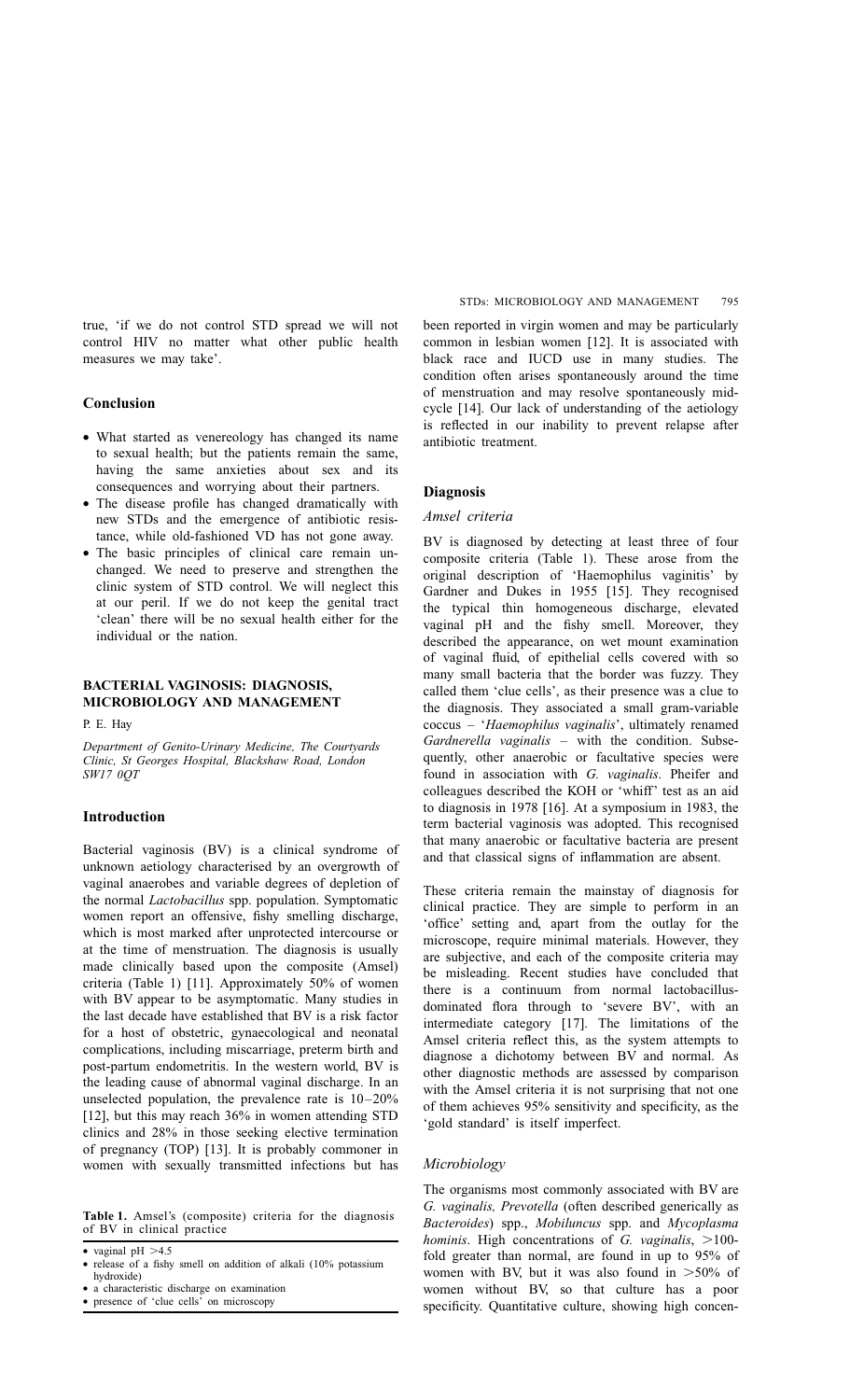trations, correlates better with BV in research studies, but culture should not be used for routine diagnosis. The reported prevalence of other organisms often reflects the sensitivity of the culture method for the specific organism. For instance Fusobacterium spp., peptostreptococci and non-viridans streptococci have also been associated with BV.

## Biochemical tests

BV produces many biochemical changes in vaginal fluid. Anaerobic bacteria produce trimethylamine and polyamines such as putrescine or cadaverine, which are associated with the fishy smell. There is an increase in the ratio of succinate to lactate [\[18, 19\].](#page-12-0) Many bacterial enzymes are detectable including sialidase [\[20, 21\]](#page-12-0) and proline aminopeptidase [\[22\]](#page-12-0). These can be measured by techniques such as gas chromatography, HPLC or by biochemical assays. Simple assays have been developed for these, and some are now becoming commercially available. A proline aminopeptidase test was found to have a sensitivity of 79% and specificity of 95% [\[23\].](#page-12-0) Another test in development looks for high concentrations of G. vaginalis through the use of oligonucleotide probes. Some of these tests may be useful for detecting virulence co-factors rather than just diagnosis. For instance, sialidase has been identified as an additional risk for preterm birth [\[24\].](#page-13-0)

## Gram's stain

The gram-stained vaginal smear has been compared with the composite criteria in several studies. Typical lactobacilli are large gram-positive rods, with blunt ends. In contrast, G. vaginalis is usually a gramnegative coccus, although described as a gram-variable coccobacillus. Mobiluncus spp. are also easily recognised as curved rods with pointed ends. Mob. mulieris bacilli are longer than Mob. curtissi. On wet mount they are highly motile by means of their central flagella.

Systems for interpreting gram-stained smears have been used by Spiegel et al. [\[25\]](#page-13-0), Nugent et al. [\[26\]](#page-13-0) and Thomason et al. [\[27\]](#page-13-0). Most of these scoring systems show a high sensitivity,  $>90\%$ , but low specificity, 70–90%, when compared with Amsel criteria. In pregnant women we described an intermediate category of gram-stained smear in which there was a mixture of lactobacilli and other morphotypes, corresponding to the intermediate score on the Nugent scale [\[28\]](#page-13-0). Preliminary results of a microbiological investigation of the intermediate flora and BV indicated that there is little difference in the bacterial species isolated from women with gram-stained smears categorised as intermediate or BV but there was a distinct order in which different species increased in numbers [\[17\].](#page-12-0) Gram-staining has the advantage that it allows recognition of the intermediate flora and storage of slides that subsequently can be evaluated independently

in research studies. Similar scoring systems have been used to interpret Papanicolaou-stained vaginal [\[29\]](#page-13-0) or cervical smears [\[30\]](#page-13-0), but no standardisation of methodology has been agreed.

#### Management

Because BV follows a relapsing remitting course in many women, the value of treating asymptomatic BV has not been established. There is also no evidence that treatment reduces the prevalence of BV in a community [\[31\]](#page-13-0). Therefore, treatment should be prescribed for control of symptoms and in circumstances in which it might prevent complications of a procedure or pregnancy.

## Treatments

Antibiotics with good anti-anaerobic activity should be effective treatments for BV. Thus, metronidazole, clindamycin and co-amoxiclav are obvious choices. There are no large trials of co-amoxiclav, which is not licensed for this indication. Theoretically, an antibiotic which is not active against lactobacilli, such as metronidazole, might facilitate a more rapid restoration of vaginal flora than one which is active against lactobacilli, such as clindamycin. On the other hand, clindamycin has better activity against M. hominis, Mobiluncus spp. and G. vaginalis than metronidazole.

The standard treatment for BV is a course of oral metronidazole. The precise dosage and duration varies, but 400 mg twice a day for 5 days is adequate. It is difficult to compare between treatment studies that use different methodologies [\[32\]](#page-13-0). The cure rate immediately after treatment with metronidazole is up to 95%, but after 4 weeks this falls to 80% in open label studies and to  $< 70\%$  in blinded studies. The cure rate after oral placebo treatment is only 5%. A meta-analysis concluded that a single 2-g dose of metronidazole is as effective as 5- or 7-day regimens [\[33\].](#page-13-0) This might represent a balance between slightly greater efficacy of 5- or 7-day regimens against better compliance with single dose treatments [\[34\].](#page-13-0)

Topical treatments with intravaginal clindamycin 2% cream, or metronidazole 0.75% gels are licensed for the treatment of BV. Efficacy is similar to oral metronidazole [\[34, 35\]](#page-13-0).

## Male partners

Four double-blind placebo-controlled trials have failed to show any difference in relapse rates of BV following treatment of male partners with metronidazole, tinidazole [\[35\]](#page-13-0) or clindamycin 150 mg four times per day [\[36\].](#page-13-0) In women with recurrent BV, many physicians advocate screening the partner for STDs but this is not based on prospective studies.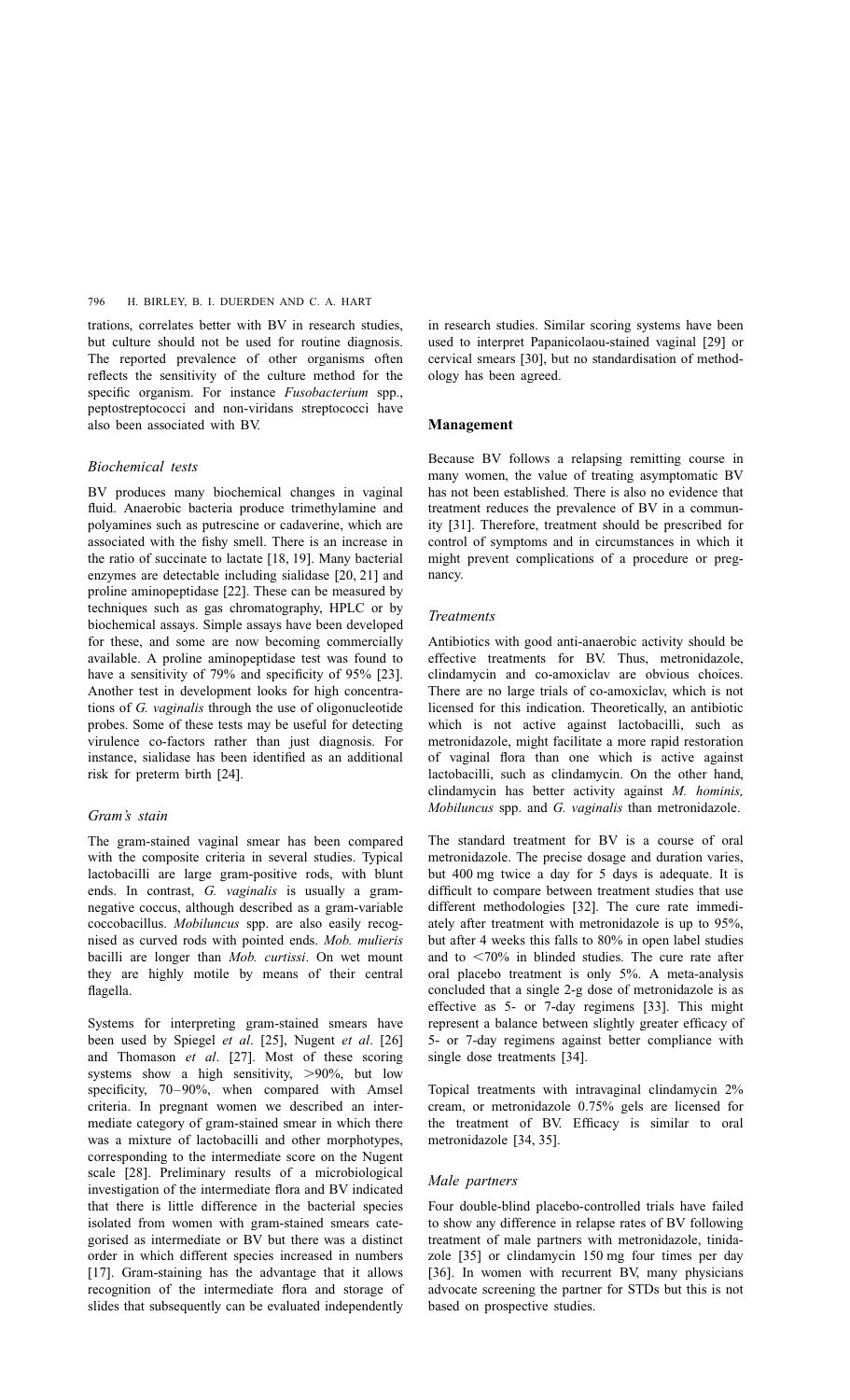Oral metronidazole use is associated with wellrecognised side-effects of nausea, a metallic taste and intolerance of alcohol. Allergic rashes occur occasionally. Initial concerns about potential teratogenicity of metronidazole have not been substantiated [\[37\].](#page-13-0) However, there remains a potential for mutagenicity [\[34\]](#page-13-0). Clindamycin taken orally can induce rashes and occasionally pseudomembranous colitis. Approximately 10% of women develop symptomatic candidosis following treatment for BV.

#### Treatment in pregnancy

BV is associated with second trimester miscarriage and preterm birth. Several studies have evaluated the value of screening and treating BV to prevent adverse pregnancy outcome. Unfortunately, the results have been variable.

Use of intravaginal preparations is attractive to reduce the incidence of side-effects and the potential for teratogenicity. Once infection is established in the uterus, intravaginal treatment is unlikely to be sufficient to prevent progression to preterm birth. Thus, topical treatment might work best in the first trimester of pregnancy. Two studies reported non-significant trends for women receiving clindamycin cream to have a greater rate of preterm birth or low birth weight infants than those receiving placebo [\[38, 39\]](#page-13-0). In contrast, a multicentre UK study has shown a 50% reduction in preterm birth for clindamycin cream with borderline statistical significance (R. F. Lamont, personal communication).

In women with a high risk of preterm birth two studies have shown a benefit for oral treatment for BV, albeit that one was a subgroup analysis. In one study of 80 such women with BV, oral metronidazole treatment, 250 mg tds for 7 days, of women with BV between 13 and 20 weeks gestation produced a 50% reduction in preterm birth compared with placebo treatment [\[40\].](#page-13-0) A second study used combined treatment with metronidazole and erythromycin for women with a high risk of preterm birth [\[41\]](#page-13-0). In the subgroup of 258 women with BV there was a reduction in preterm birth from 49% in the placebo-treated group to 31% in the antibiotictreated group. There was no benefit from treatment in women who did not have BV. A large Australian study showed a small non-significant trend for a benefit of using short course metronidazole 400 mg bd for 2 days, repeated after 1 month if BV was still present [\[42\]](#page-13-0). Subgroup analysis showed a reduction in preterm birth in the treatment group, particularly those with a prior preterm birth who adhered to the medication. A large multicentre study in the USA randomised 1953 women, who were between 16 and 24 weeks gestation, to receive two 2-g doses of metronidazole or placebo, followed by a second treatment between 24 and 30

weeks gestation [\[43\]](#page-13-0). Preterm delivery occurred in 12.2% of women in the metronidazole group and 12.5% of women in the placebo group.

On the basis of these studies we cannot conclude that antibiotic treatment of BV in pregnancy has been shown universally to reduce the incidence of preterm birth. BV has been associated with plasma cell endometritis [\[44\].](#page-13-0) To optimise treatment of pregnant women the treatment may need to be directed at endometrial rather than vaginal infection. Furthermore, an evaluation is needed of treatment administered as early as possible in pregnancy, followed by retreatment of relapses to establish whether antibiotic treatment will improve pregnancy outcome. Current data support a benefit for high-risk pregnancies, although the largest randomised study showed no benefit even in this subgroup [\[43\]](#page-13-0).

# Other potential indications for screening and treatment

#### Termination of pregnancy

Women infected with Chlamydia trachomatis who undergo elective TOP have a high risk of developing endometritis and pelvic inflammatory disease. BV also confers an increased risk and may be present in nearly 30% of such women [\[13\]](#page-12-0). A double-blind placebocontrolled trial from Sweden demonstrated that the risk of endometritis, in women who did not have chlamydia, was reduced from 12.2% in placebo-treated women to 3.8% of women prescribed oral metronidazole before termination [\[45\].](#page-13-0)

## Other gynaecological surgery

BV has been associated with vaginal cuff cellulitis, wound infection and abscess formation after hysterectomy. No randomised trials have been performed to investigate the value of screening and treatment before such surgery. Similarly, the potential role for BV in infections following IUCD insertion, hysteroscopy or dilation and curettage, has not been studied systematically.

## HIV and STDs

HIV has spread rapidly through sub-Saharan Africa, south-east Asia and South America in the last two decades. Initial reports identified genital ulcer STDs as co-factors for transmission. An early study from Thailand reported an association with BV [\[46\].](#page-13-0) A large trial in Uganda of periodic presumptive treatment at a population level did not show a significant reduction in HIV acquisition associated with such treatment at 10-monthly intervals [\[31\]](#page-13-0). BV, which had a very high prevalence in this population, emerged as a co-factor for HIV acquisition [\[47\].](#page-13-0) A study of pregnant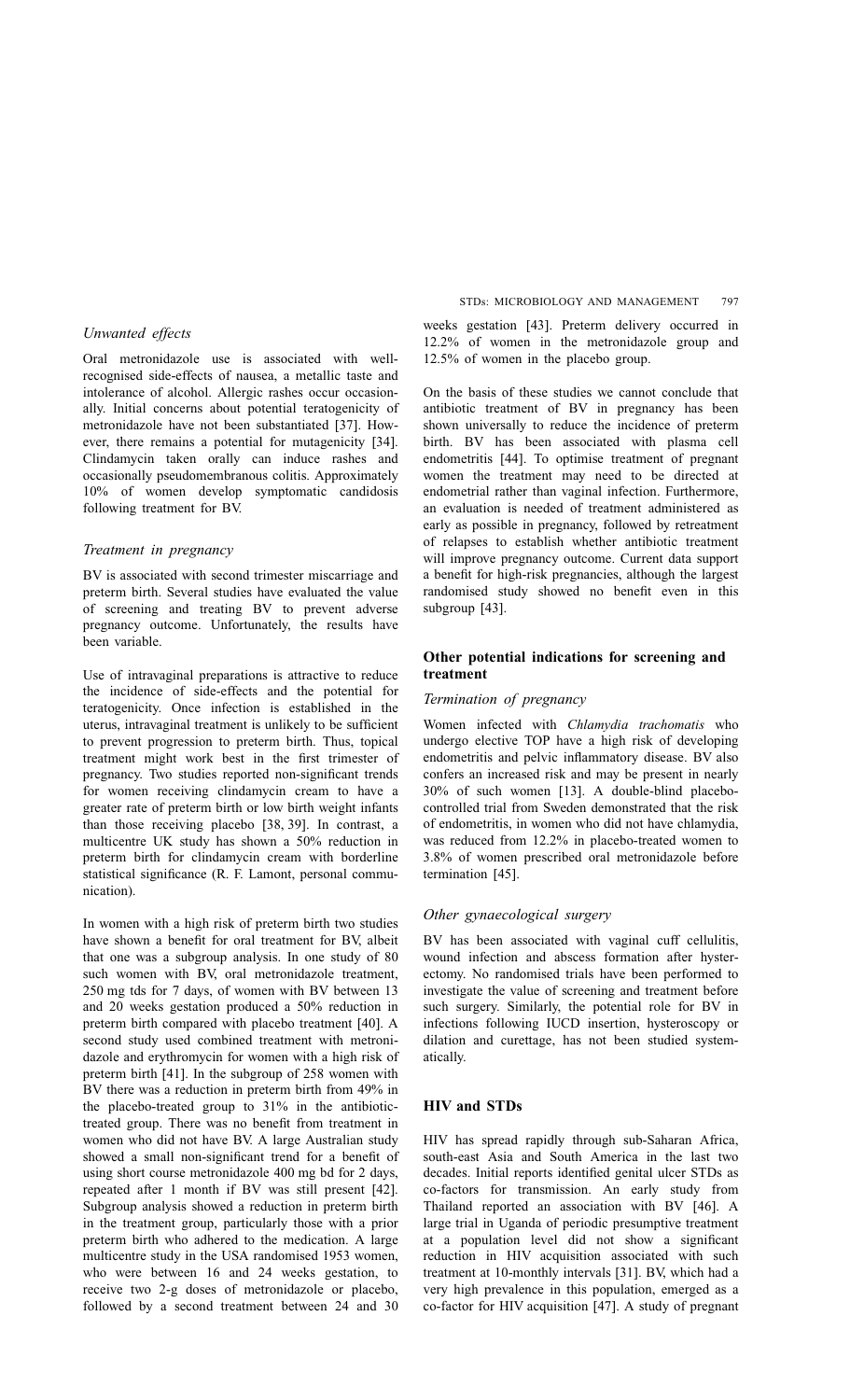women from Malawi reported BV to be associated with HIV acquisition during pregnancy and the post-natal period [\[48\]](#page-13-0).

#### Self-help

BV probably arises in response to a variety of stimuli. Vaginal douching and the use of shower gel, bubble bath and shampoo should be avoided. In small studies, neither yogurt nor *L. acidophilus* have provided relief beyond the next menstrual period [\[32\]](#page-13-0). It is sensible to use condoms with new sex partners to protect against acquisition of many infections, possibly including BV. Although a woman may have several recurrences of BV over the course of several months it usually regresses following repeated treatments [\[14\]](#page-12-0). The concept of recolonising the vagina with strains of lactobacilli that produce large amounts of  $H_2O_2$  to prevent relapse after treatment is being investigated.

## **Conclusions**

A 5-day course of oral metronidazole remains the mainstay of treatment for symptomatic women with BV. Up to 30% of women treated for BV will relapse within 1 month of treatment. Intravaginal preparations of metronidazole or clindamycin have similar efficacy. They may have fewer adverse effects but are more expensive. On current data from trials, women with a history of second trimester loss or idiopathic preterm birth should be screened and treated with metronidazole if BV is found, early in the second trimester of pregnancy. We have insufficient data on the value of screening all pregnant women and on the value of clindamycin tablets at present. Women undergoing elective TOP should be screened for BV (and C. trachomatis) and treated with metronidazole. We need improved strategies to prevent relapse after antibiotic treatment.

## APPLICATIONS OF GENETIC TYPING TO NEISSERIA GONORRHOEAE

Catherine A. Ison

Department of Infectious Diseases and Microbiology, Imperial College School of Medicine, St Mary's Campus, Praed Street, London W2 1PG

#### Introduction

Neisseria gonorrhoeae is the causative agent of the sexually transmitted infection gonorrhoea. It is a fastidious organism which is an obligate human pathogen. However, unlike some of the other causes of sexually transmitted infections, it is possible to cultivate the organism in vitro and hence to use typing methods to follow the epidemiology of this infection. Typing methods for gonococci have been used to monitor temporal changes, follow antibiotic resistant strains, identify clusters and follow transmission chains.

## Phenotypic methods

Historically, the phenotypic methods of auxotyping (A) [\[49\]](#page-13-0) and serotyping (S) [\[50\]](#page-13-0) have been used as epidemiological tools. Auxotyping discriminates between strains on their nutritional requirement by using chemically defined media that lack individual amino acids such as proline, arginine, hypoxanthine, uracil, methionine and histidine [\[49\].](#page-13-0) Serotyping was initially performed with polyclonal antibodies but became more widely used with the description of a panel of 12 monoclonal antibodies in 1984 [\[50\]](#page-13-0). The antibodies are used in a co-agglutination test and the pattern of reactivity designates the organisms firstly into either an IA or IB serogroup and then into a serovar.

The phenotypic methods have been used extensively over the last 15 years to address epidemiological questions [\[51\]](#page-13-0). When these two independent characters are used alone their discriminatory ability can be low but used in combination they can be highly discriminatory. However, this approach has two problems: firstly, in most populations, a few A/S classes predominate, despite the large number of classes that have been described, and secondly, these methods have subjective endpoints and can have a variable reproducibility over time [\[52\]](#page-13-0).

## Genotypic methods

Genotypic methods have been developed for N. gonorrhoeae in an attempt to give greater discrimination between certain auxotypes and serovars and to give a more reproducible and reliable method than serotyping. Auxotypes such as arginine-, hypoxanthine- and uracil- (AHU) requiring, which are often serovar IA-1/ 2, are considered to be largely clonal and to originate from a common source [\[53\].](#page-13-0) However, serovars such as IB-1 are thought to be more heterogeneous and to consist of multiple genotypes. Methods that have been used to reflect the genotype include plasmid analysis, restriction endonuclease fingerprinting, hybridisation with specific probes such as rRNA, amplification by PCR with primers to arbitrary or repetitive sequences, pulsed-field gel electrophoresis (PFGE) and sequencing of specific genes [\[54\]](#page-13-0).

The large number of techniques that have been described, together with the absence of an internationally accepted method, indicate that interpretation of genotyping of N. gonorrhoeae may be difficult. N. gonorrhoeae is unique in that it is highly competent for horizontal gene exchange throughout its life cycle. Extensive recombination is thought to occur, particularly during mixed infections in vivo, resulting in a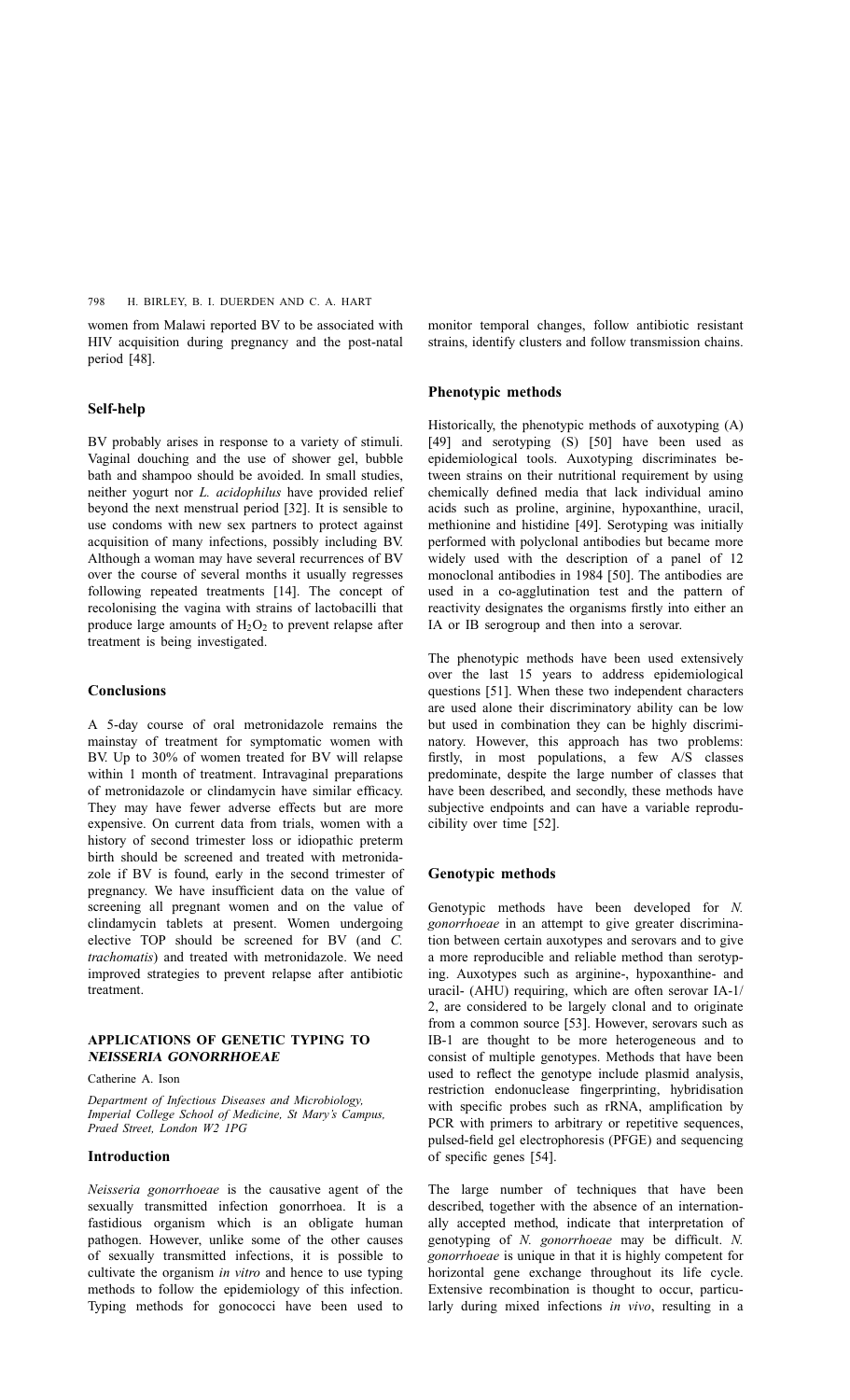non-clonal or panmictic population [\[55\]](#page-13-0). For typing purposes, this genetic diversity can result in a high level of discrimination between strains dependent on the technique or gene chosen. The ultimate discrimination may be achievable in that each gonococcal strain may appear unique unless part of a short transmission chain. The level of discrimination can be measured in any population by using Simpson's Index of Diversity; when the Discrimination Index (DI) equals 0 then all isolates appear indistinguishable and when the DI equals 1 all isolates appear different [\[56\]](#page-13-0).

Genotypic methods will vary in their discriminatory ability largely dependent on the gene chosen. Plasmid analysis, restriction endonuclease fingerprinting and ribotyping are likely to be less discriminatory because of the relatively small number of plasmids present and the conserved nature of the rRNA, whereas PFGE, sequencing of specific genes and typing of the hypervariable opa genes will be highly discriminatory. Therefore, it is essential that the question to be addressed and the level of discrimination required should be carefully considered before the technique is chosen. For instance, if temporal changes over many years are to be monitored, it is necessary to choose a technique that reflects low levels of genetic diversity which are relatively stable such as ribotyping. However, if sexual networks and transmission chains are of interest, then it is necessary to use a gene exhibiting high levels of genetic diversity over short periods of time to give fine discrimination, such as the *opa* genes.

## Applications of genotypic methods

Plasmid analysis of antibiotic-resistant strains of N. gonorrhoeae is an example of a technique which can be used at different levels of discrimination and can also be used to monitor strains over time. N. gonorrhoeae can carry a number of plasmids: cryptic plasmid of 2.6 MDa; penicillinase-encoding plasmids of which the most common are of 2.9, 3.05, 3.2 and 4.4 MDa; conjugative plasmid of 24.5 MDa and TetM/ conjugative plasmid of 25.2 MDa [\[57\]](#page-13-0). Analysis based on this approach was applied to clinical isolates of penicillinase-producing N. gonorrhoeae isolated from patients attending the Genitourinary Medicine Clinic at St Mary's Hospital, London, between 1995 and 1999. Analysis of the types of penicillinase-encoding plasmids demonstrated that the most prevalent type was the 3.2-MDa plasmid, which is thought to have originated in 'Africa' and was found in 60% of isolates. The 4.4- MDa plasmid, which originated in 'Asia', was found in 30% of isolates and the 2.9-MDa plasmid was found in only 10% of isolates. Analysis of these isolates for the presence of the conjugative and TetM/conjugative plasmids showed that the  $3.2 + 24.5$ -MDa combination was found in 25% of isolates,  $3.2 + 25.2$ -MDa in 28% of isolates and  $4.4 + 25.2$ -MDa in 20% of isolates, demonstrating a greater degree of discrimination.

Analysis of plasmid type over time showed that isolates carrying the 3.2-MDa penicillinase plasmid have decreased in number between 1995 and 1999 whereas isolates carrying the 2.9-MDa plasmid have increased in prevalence (C.A. Ison, unpublished data).

Opa-typing is an example of a technique that detects diversity in a hypervariable gene and can give fine discrimination [\[58\]](#page-13-0) allowing the study of sexual networks and transmission chains. This approach has been used in a social, epidemiological and microbiological study of isolates from patients attending two Genitourinary Medicine Clinics in London and Sheffield [\[59\]](#page-13-0). Gonococcal isolates were collected from consecutive patients over a 1-year period and detailed demographic data were collected at extended interviews and blinded from the microbiological study. In London, both approaches revealed a heterogeneous population with a small number of sexual pairs or triplets. In this population opa-typing was highly discriminatory with a DI of 0.996. In Sheffield, linked epidemiological and microbiological data were available for 120 cases. The epidemiological data identified small clusters with 57% of cases apparently unlinked. In contrast, opa-typing divided the population into larger clusters of which the largest consisted of 18 and 43 cases, respectively, with only 21% of cases having unique profiles. The DI for opa-typing in Sheffield was 0.847. The data obtained from the London study confirmed previous work that opa-typing is a highly discriminatory technique. The presence of large clusters and a less diverse population in Sheffield raised the possibility that the large microbiological clusters had identified linked patients that were not obvious through epidemiological data alone because patients were unable or unwilling to identify all their contacts. This was supported by the highly significant correlation of the opa-typing with the epidemiological data. Moreover, in short transmission chains with named contacts, opa-types were often concordant. The characteristics of patients within the two main clusters suggested that when used together, the epidemiological and microbiological approaches have identified endemic gonorrhoea in Sheffield.

Discordance between the microbiological analysis and the epidemiological data did occur on occasions and may result either from dense parts of the network where patients had multiple partners and hence different sources of infection, or alternatively it may reflect natural evolution of the opa genes. High levels of discrimination are mostly easily produced by studying diversity in hypervariable genes and consequently there will be greater rate of change than exhibited by more stable or conserved genes. The rate of change of opa genes in a transmission chain is not known but in the Sheffield study opa profiles were detected that were unchanged over a 1-year period. In the subsequent 1 year period changes were detected in the prevalence of these two clusters resulting in the loss of one of the clusters after 2 years.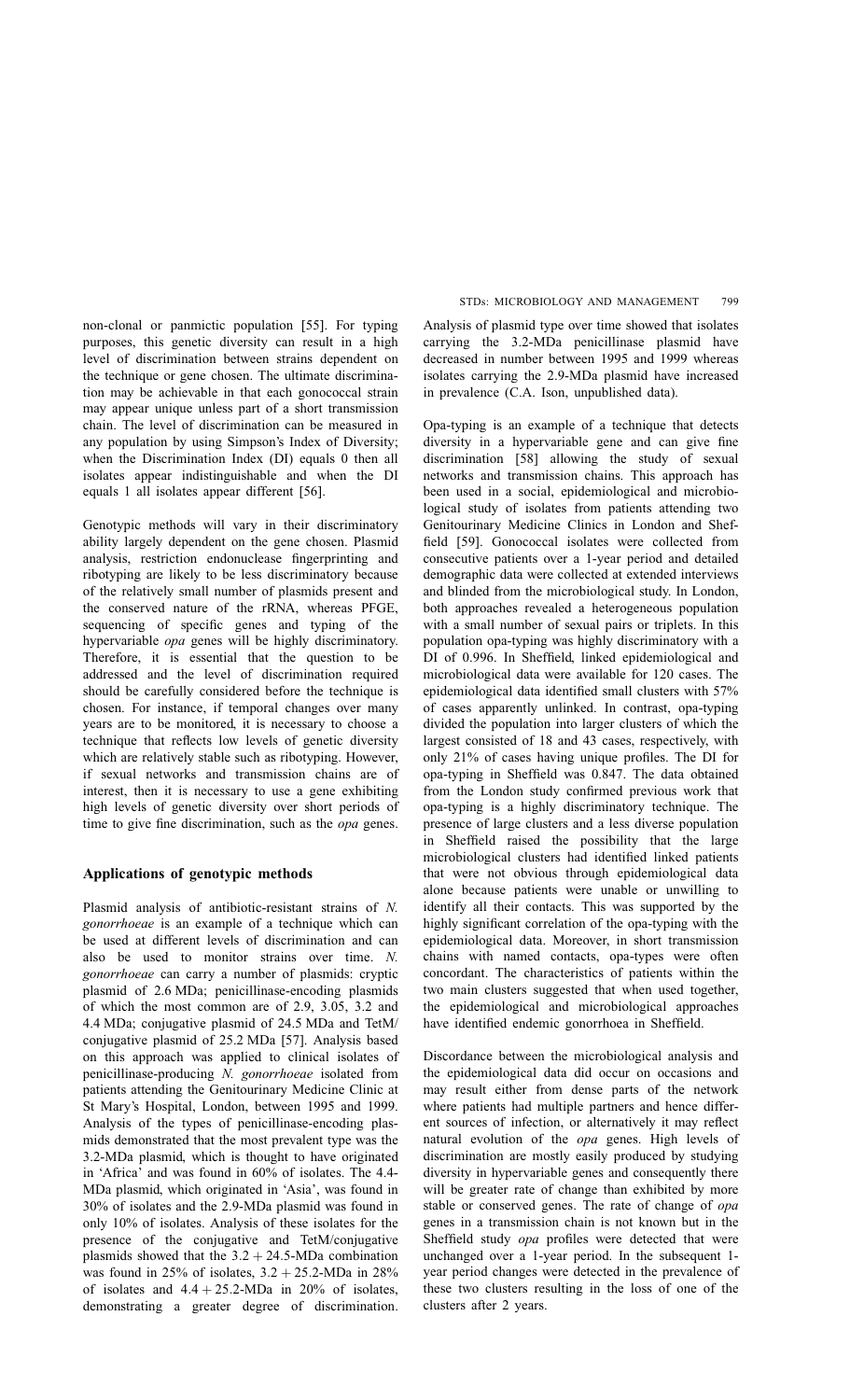## <span id="page-7-0"></span>Conclusion

Genetic typing for gonorrhoea has proved to be highly discriminatory and the microbiological clusters are often larger than the epidemiological clusters. However, opa-typing has not proved sufficiently discriminatory to provide an estimate of distance in a transmission chain. Opa-typing produces a banding pattern for comparison and this may not be sufficiently sensitive for this purpose. However, it is possible that DNA sequencing may be of more value for this purpose as has proved possible in other infections such as HIV [\[60\]](#page-13-0).

Molecular typing has enhanced our ability to study the epidemiology of infectious diseases. Highly discriminatory techniques, such as opa-typing for N. gonorrhoeae, can identify variation that changes over relatively short time periods and can be extremely useful in a specific geographical location. These techniques will be of less value for global epidemiology where changes over longer time periods are of interest and then it is more appropriate to use a technique that identifies variation that changes more slowly. In conclusion, it is unlikely that a single molecular technique will be developed that can be used for studying all aspects of the epidemiology of gonorrhoea. However, a range of techniques of differing discriminatory ability has already been described and the choice of technique should be driven by the question to be addressed.

## EPIDEMIC SYPHILIS IN RUSSIA AND THE NEWLY INDEPENDENT STATES OF THE FORMER SOVIET UNION: TRENDS, ORIGINS AND PRIORITIES FOR CONTROL

Adrian M. Renton

Imperial College School of Medicine, Department of Social Science and Medicine, Imperial College of Science Technology and Medicine, 200 Seagrave Road, London SW6 1RQ

## Introduction

Political, economic and social changes in the Newly Independent States (NIS) of the former Soviet Union have had a profound impact on the health of these populations. Furthermore, the new 'openness' has allowed the wider scientific community to access, for the first time, unique social and health statistics previously treated as State secrets. This review describes some historical and contemporary features of the epidemiology and control of syphilis in the NIS showing that during the 1990s these countries have experienced major epidemics of this infection. The origins and implications of these, as well as the prospects for their control, are discussed.

## Trends in occurrence

With glasnost, historical data describing syphilis occurrence in the territories of the former USSR have become available to the wider scientific community for the first time. These show that rates of syphilis occurrence in the early 20th century were of the same order of magnitude as those observed in the USA [\[61\]](#page-13-0). In Russia in 1921, the notification rate was 550 per 100 000 [\[62\]](#page-13-0). With the introduction of penicillin and a rigorous public health control system this fell to 2.45 by 1963 increasing to a new peak of around 30 in the mid-1970s before declining again to  $\leq 10$  by the late 1980s [\[62\].](#page-13-0) It is now clear that subsequently, the NIS have experienced major epidemics of syphilis [\[63, 64\].](#page-13-0) Table 2 is based on data from the World Health Organization Regional Office for Europe and illustrates the scale of these epidemics, which are about 10 times larger than those reported from the USA in the early part of this decade [\[65\].](#page-13-0) By 1996, notification of new cases of syphilis in the Russian Federation had risen 48-fold over 1989 levels to reach 263 per 100 000 total population. Across the NIS, the epidemic has affected

Table 2. Rates of notification of new cases of syphilis in the Newly Independent States

|                    | Notification rates of new cases of syphilis (per 100000 population) |      |      |      |      |      |      |
|--------------------|---------------------------------------------------------------------|------|------|------|------|------|------|
| <b>State</b>       | 1990                                                                | 1991 | 1992 | 1993 | 1994 | 1995 | 1996 |
| Armenia            | 3.7                                                                 | 7.1  | 9.0  | 9.8  | 12   | 12   |      |
| Azerbaijan         | 2.7                                                                 | 4.0  | 6.0  | 7.8  |      |      |      |
| Belarus            | 2.7                                                                 | 5.1  | 12   | 31   | 72   | 149  | 210  |
| Estonia            | 3.4                                                                 | 7.4  | 11   | 23   | 57   | 70   | 70   |
| Georgia            | 13                                                                  | 13   | 13   | 12   | 16   | 16   |      |
| Kazakhstan         | 1.5                                                                 | 2.1  | 3.5  | 8.2  | 33   | 123  | 231  |
| Kyrgyzstan         | 2.0                                                                 | 2.1  | 2.5  | 4.4  | 22   | 33   | 137  |
| Latvia             | 4.8                                                                 | 8.1  | 10   | 32   | 59   | 91   | 117  |
| Lithuania          | 2.5                                                                 | 7.0  | 10   | 18   | 59   | 87   | 99   |
| Moldova            | 16                                                                  | 20   | 47   | 83.3 | 116  | 173  | 200  |
| Russian Federation | 5.4                                                                 | 7.2  | 13   | 34   | 86   | 172  | 263  |
| Tajikistan         | 1.6                                                                 | 1.6  | 2.9  | 5.8  | 8.3  | 20   | 12   |
| Turkmenistan       | 4.6                                                                 | 5.4  | 6.3  | 8.3  | 15   | 23   | 28   |
| Ukraine            | 6.0                                                                 | 10   | 18   | 35   | 69   | 119  | 144  |
| Uzbekistan         | 1.8                                                                 | 1.9  | 2.5  | 4.4  | 11   | 25   | 24   |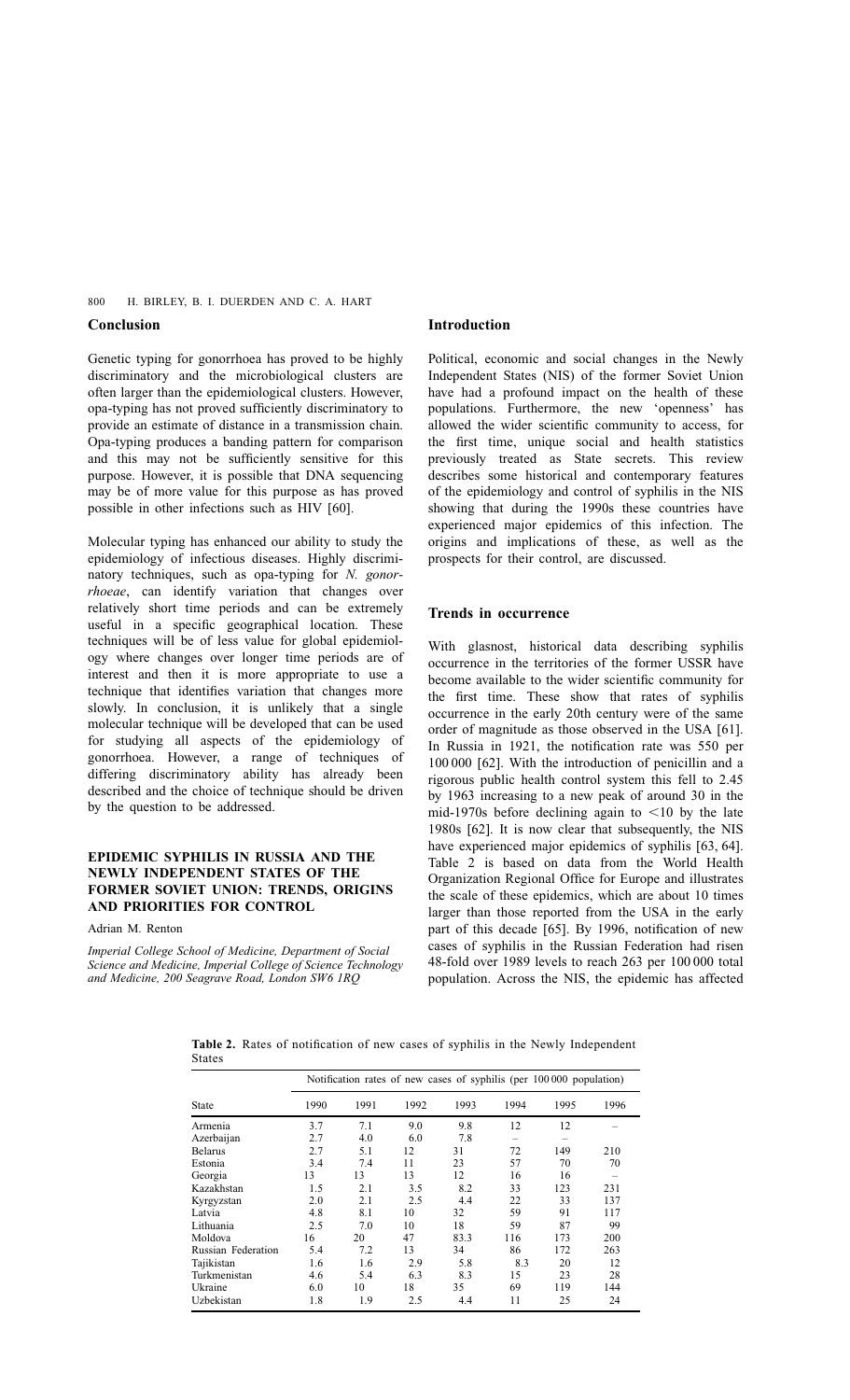men and women equally and has comprised, predominantly, infectious forms of the disease. Rates shown in [Table 2 o](#page-7-0)bscure even higher levels of infection among younger people: in 1996 the rate of notification of new cases of syphilis in young women aged 18–19 years in Russia exceeded 1 per 100 [\[64\]](#page-13-0). The epidemics are not confined to particular areas of the NIS but are widely distributed, although their timing varies from place to place [\[66\]](#page-13-0). Whilst rates in Western European countries have generally remained well below 10 per 100 000, these countries are beginning to see cases of syphilis which are linked to infection acquired in the NIS.

Whereas the recent syphilis epidemics in the USA are reported to have been focused on marginalised and impoverished communities [\[67\]](#page-13-0), it is more difficult to develop an adequate picture of the socio-economic distribution of infection in the NIS. This is because the standard occupational groups do not reflect the important divisions, and rapid fluctuations in these, created by a growing mass of unemployed, political and economic migrants and refugees, as well as emerging entrepreneurial classes. However, our recent examination of the statistics of one dermatology clinic in a Russian city has revealed an increase in the proportion of cases of syphilis diagnosed in unemployed people between 1985 and 1995 from 18% to 50.4% (A. M. Renton, unpublished data).

The significance of these syphilis epidemics lies not only in the high levels of morbidity caused by the infection, but in their potential impact on the dissemination of HIV within the population. There is good evidence that syphilis, along with other sexually transmitted diseases (STD), significantly enhances the transmission of HIV in populations [\[2,](#page-12-0) [68, 69\]](#page-13-0). The conjunction of these syphilis epidemics with significant changes in sexual behaviour in NIS countries and emerging epidemics of injecting drug use and injection-acquired drug-related HIV [\[70\]](#page-13-0) could produce epidemics of sexually acquired HIV in the NIS which are many times larger than those observed in Western European countries [\[71, 72\]](#page-14-0). These could have a significant negative influence on HIV epidemiology in Europe as a whole.

## Origins of the epidemics

We must largely rely on anecdotal evidence to form hypotheses linking political, social and economic developments to changes in both sexual behaviours and the effectiveness and patterns of usage of health services [\[64\]](#page-13-0). Market reforms have coincided with the creation of major differentials in income, standards of living and conditions of work [\[73\]](#page-14-0) as well as health sector reform. Official GDPs declined substantially in several countries, creating poverty and reducing Governments' resource bases for funding health services and other social infrastructure [\[74\].](#page-14-0) Industrial

restructuring has increased workforce mobility and increased unemployment, especially among women [\[75\]](#page-14-0). Opening of borders has allowed a massive increase in migration both within the region and between the region and other countries. These changes are believed to have had a profound impact on both sexual behaviour and the STD control system [\[76\]](#page-14-0).

Systematic studies of changes in sexual behaviour and attitudes are largely lacking, but a number of recent changes can be discerned which are likely to have contributed to the epidemics. International travel has increased considerably, with increased opportunity for sexual contact, perhaps with prostitutes, and in areas with higher HIV and STD rates. Internal migration has increased with a general casualisation of sexual relationships and, in some countries, a rapid growth in formal and informal prostitution. A rapid decrease in the age at first sexual intercourse has been described in Russia, with convergence towards average ages commonly described in European and US populations. There is also believed to have been an increase in child and adolescent prostitution. Increasing commerce between East and West has led to a rapid penetration of sexually orientated products, images and advertising and pornography has become widely available through sex shops and other outlets. The emphasis on individual choice and consumerism, the glamorisation of sexuality and the diffusion of sexual imagery are thought to have led to a profound shift in sexual mores and lifestyles, especially among young people.

The traditional system of STD surveillance and control of STD in the USSR was centred around a nationwide clinical Dermatovenereology Service (DVS) directed by the central Soviet Ministry of Health [\[76\].](#page-14-0) The service provided free diagnosis and had legal powers to force those infected to undergo treatment and to identify sexual contacts for tracing, and these were frequently used. Names of infected persons could, in certain circumstances, be passed to other government agencies and employers. There was an extensive programme of active screening and case-finding in clinically and occupationally defined groups. Diagnostic testing was reasonably well validated, although treatment of syphilis required hospitalisation and prolonged treatment with penicillin injections [\[64,](#page-13-0) [77, 78\]](#page-14-0). Surveillance of STDs was achieved through mandatory universal notification by physicians of newly identified cases. While the NIS have largely retained the old DVS structures since the political break-up of the Soviet Union, major changes have taken place within these. With people less willing to suffer the stigma and sanctions of the old service, there has been rapid growth in use of private sector STD treatment (often of poor quality), and of self-treatment, which is likely to have increased the average duration of infectivity (L. I. Tichonova, personal communication). In many countries, the dermatovenereology services now run a large number of anonymous dermatovenereology clinics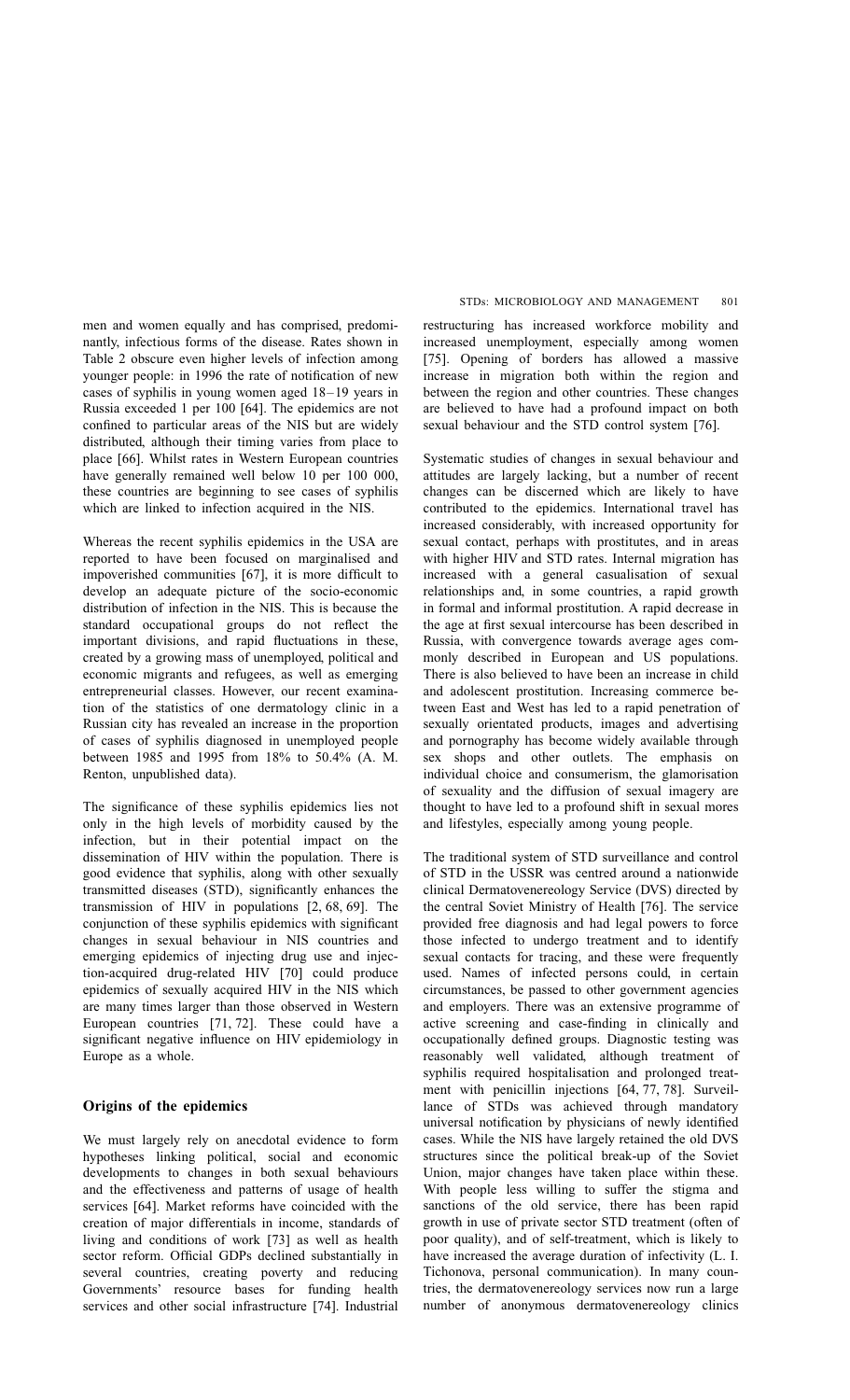(ADVCs) (in parallel with and often in the same premises as the old service), where people can seek anonymous testing within the state system in exchange for payment. However, when syphilis is diagnosed patients are usually required to identify themselves, and the cost for investigation and treatment of syphilis may exceed \$US 100 [\[77\].](#page-14-0) In reality, the levels of confidentiality may be very poor. Although ADVCs offer modern outpatient treatment for syphilis with benzathine penicillin, in some regions up to 50% of patients are still managed in hospital as inpatients.

The introduction of paid ADVCs has radically altered the system. In recent years Governments have often provided less than half of the funds indicated in agreed budgets, and while the old-style free service still operates, state sources represent only a fraction of the total funds received by the DVS. ADVCs provide a service in which each item is costed and charged directly to the patient. Which diagnostic tests are performed, and which treatment is prescribed may be determined by the patient's ability or willingness to pay. This system leads to wide variations in the quality of the clinical service received. In particular, those without money or insurance (traditionally those most at risk of STD) still face the barrier of the old named service. As the social acceptability of the authoritarian approach and named contact tracing further declines it may be expected that for those unable to afford the ADVCs, the time to presentation and treatment may actually increase.

There have also been attempts to move towards more integrated sexual health services. There has been ad hoc collaboration with other sectors such as family planning and women's consultation centres, and outreach and peer education projects to access sex workers, gay men and injecting drug users are beginning to be designed and implemented, but these continue to run into problems arising from the *de facto* criminalisation of these groups.

## Prospects for control

It is tempting to see the way forward primarily in technical terms but this would be to ignore obstacles presented by practical reality. National authorities in the NIS recognise that control can be achieved only through combining sexual health promotion activities with the achievement of early detection and effective treatment of cases. They also recognise that the latter can be achieved only by providing confidential and affordable services which patients trust and that the use of legal sanctions is no longer desirable or effective.

But the development of services on these lines is very difficult to achieve even where national authorities have the will. The actual development of services is driven by a number of competing forces among which the desire to modernise is but one. The need to generate

income to keep the service running is of key importance and drives the service towards activities for which patients can be charged and away from likely more cost-effective activities in health promotion and patient care. Furthermore, persistence of the old DVS ideology means that the interests of the individual are seen as secondary to the needs of society as a whole, and this is used to justify the often insensitive way in which people are treated, as well as the lack of confidentiality which still characterises much of the service. Therefore, an effective strategy to achieve the control of STD in the NIS will need to find ways to modify these forces and the way they interact to drive the development of control interventions towards the technical shape which all our experience suggests will be effective.

## Conclusion

The epidemics of syphilis in the NIS have major implications for health in the region, and, in particular, threaten to fuel a substantial epidemic of sexually transmitted HIV infection. Sexual health professions, agencies and research groups world-wide should consider the contribution they could make through exchange programmes, training activities and collaboration in demonstration projects. These must address ethical standards and the principles and practice of confidentiality as well as technical aspects of interventions and the sharing of experience of working in the field with young people, gay men and sex workers.

## RECENT ADVANCES ON DONOVANOSIS

#### John Richens

Department of Sexually Transmitted Diseases, Royal Free and University College Medical School, London, The Mortimer Market Centre off Capper Street, London WC1E 6AU

Interest in donovanosis has increased considerably in the last decade with major advances in microbiology and treatment and the conviction that the disease is now eradicable from its Australian reservoir. The extraordinary diversity of clinical manifestations of this disease has long been known but recent case reports continue to stress the ease with which this rare infection may be overlooked by clinicians unfamiliar with its diverse extragenital manifestations.

The classical form of donovanosis comprises a primary ulcerative genital lesion which spreads to regional lymph nodes whence it then tends to spread into the overlying skin to produce secondary ulceration. The diagnosis is made by recognising intracellular organisms (Donovan bodies) in Giemsa-stained material taken from lesions. This technique was first used in India by Donovan, who examined material from an unusual oral lesion from a boy who worked on his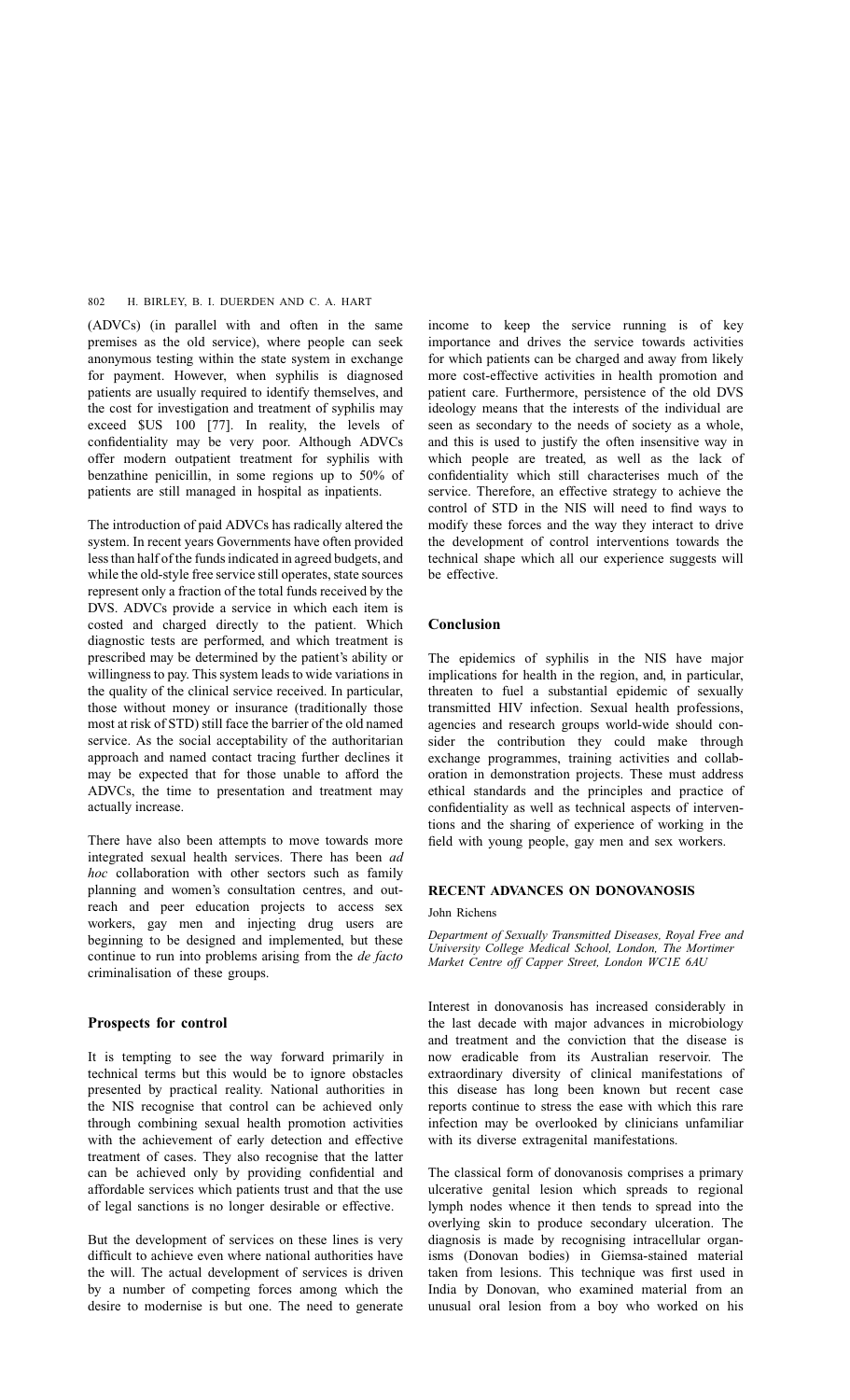ward. The most important recent research has been conducted in Durban, South Africa and in northern Australia. The disease has additional endemic foci in South and Central America, India and Papua New Guinea.

In 1999 [\[79\],](#page-14-0) evidence was put forward to justify changing the name of the causative organism from Calymmatobacterium granulomatis to Klebsiella granulomatis. This was based on sequencing the phoE and 16S ribosomal RNA genes and demonstrating close homology with K. pneumoniae and K. rhinoscleromatis. The data obtained indicate that the organism should be classed either as a sixth species of Klebsiella or a fourth subspecies of K. pneumoniae. The homology with K. rhinoscleromatis is particularly interesting because this organism gives rise to a granulomatous inflammation of the upper airways which shows remarkably close histological appearances to donovanosis. These advances in the taxonomy of the organism that causes donovanosis were made possible by recent success in growing the organism in tissue culture. This was achieved in Durban by decontaminating specimens with a cocktail of amikacin, vancomycin and metronidazole and subsequent culture in human peripheral blood mononuclear cells. In Darwin, successful culture in HEp-2 cells has been reported [\[80\]](#page-14-0). It has been suggested that the inability of K. granulomatis to grow on simple media is linked to the lack of the sucrose transporter gene (scrA) found in other Klebsiella species [\[81\]](#page-14-0). Another spin-off from the molecular studies of  $K$ . granulomatis has been the development of PCR methods to assist diagnosis [\[82\].](#page-14-0) Donovan bodies are often difficult to find and PCR products may be demonstrated in patients with typical lesions but negative for Donovan bodies.

A recent letter to the Medical Journal of Australia [\[83\]](#page-14-0) highlights some of the unusual cases of donovanosis seen over the past 8 years in northern Australia where the diagnosis was delayed. The list includes:

- A 7-month-old male child with cervical lymphadenopathy and failure to thrive
- An 8-year-old girl with a lesion of a tooth socket
- A woman who underwent hysterectomy for suspected carcinoma of the cervix which proved to be a lesion of donovanosis
- A woman presenting with infertility who had donovanosis lesions of the cervix and vaginal vault
- Two women who presented with psoas abscess
- One woman who presented with perinephric abscess
- A case of spinal cord compression due to donovanosis [\[84\]](#page-14-0).

These cases re-emphasise the fact that donovanosis can be transmitted at birth from an infected mother [\[85\]](#page-14-0) and that women are particularly prone to haematogenous dissemination if untreated cervical lesions are torn during childbirth. Confusion with malignant lesions has been reported many times, as well as the development of squamous carcinoma at the site of old or chronic lesions of donovanosis.

Important new agents introduced in the treatment of donovanosis include azithromycin, ceftriaxone and fluorinated quinolones [\[86\]](#page-14-0). Of these the most impressive results have been with azithromycin. A recent trial [\[87\]](#page-14-0) in Australia compared a once-weekly dose of 1 g with a daily dose of 500 mg. The results were excellent with both schedules and the weekly schedule offers a major advance in view of serious problems with compliance experienced in the past. Large numbers of patients have been treated with azithromycin in Australia, including patients with unusually severe or extensive disease and patients who had failed on previous regimens [\[88, 89\]](#page-14-0).

A proposal to eradicate donovanosis from Australia by the year 2003 was formally adopted recently. A recent article [\[90\]](#page-14-0) in the Australia and New Zealand Journal of Public Health sets out a framework for eradication which includes setting up a co-ordinating structure, dialogue with aboriginal community leaders, education for the community and for health workers, provision of drugs and diagnostic support, improved surveillance, operational research and liaison with neighbouring Papua New Guinea, which contains an important reservoir of infection. The prospects for eradication elsewhere in the world are more bleak. The disease tends to affect the poorest and most disadvantaged communities and it is much more difficult to envisage an efficient case-finding and treatment approach that could work in the crowded slums of Indian cities. Despite these difficulties previous experience has demonstrated the feasibility of conducting large-scale case-finding and treatment campaigns for donovanosis in difficult field conditions. In the 1920s, M. U. Thierfelder and his wife trained Javan bird-of-paradise hunters to administer intravenous trivalent antimonials on alternate days to large numbers of the Marind-anim tribe of Dutch South New Guinea who became infected through ritual homosexual and heterosexual practices [\[91\]](#page-14-0). This successfully controlled the disease.

## TROPICAL INFECTIONS THAT MIMIC SEXUALLY TRANSMITTED DISEASES

G. B. Wyatt

Liverpool School of Tropical Medicine, University of Liverpool, Pembroke Place, Liverpool, L3 5QA

A range of tropical infections may occasionally mimic sexually transmitted diseases (STDs) but the two that do so most commonly are schistosomiasis and filarial infections.

## Schistosomiasis

Schistosoma haematobium. It has been known for many years that the adult pairs of this fluke live in the vesical and pelvic venous plexuses and deposit ova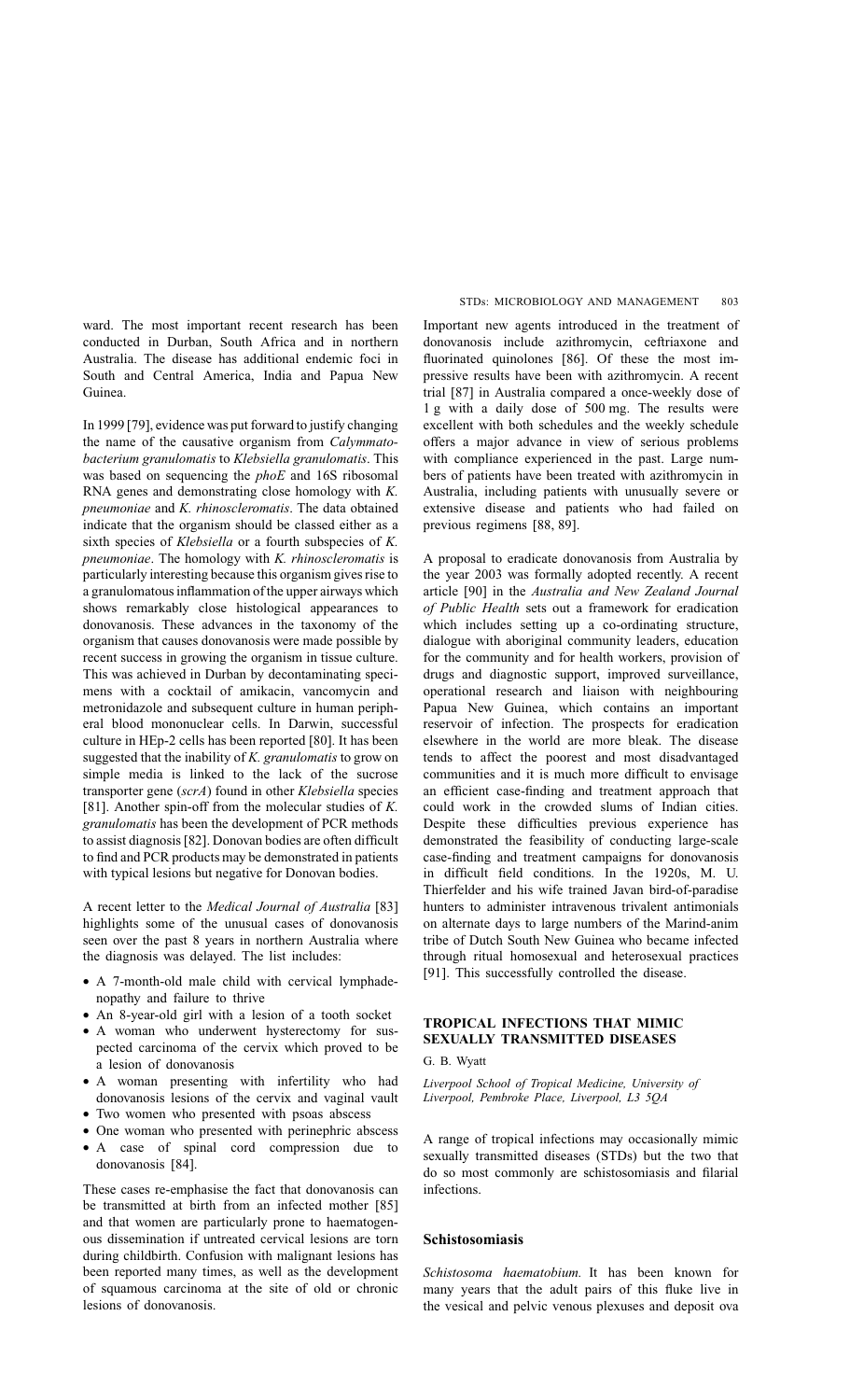in most pelvic tissues including the genital tract [\[92\],](#page-14-0) but it has only recently been re-emphasised that these ova are a common cause of symptoms in both men and women [\[93, 94\].](#page-14-0) In men, symptoms may include urethritis, dysuria and the presence of visible clumps of ova and pus cells, 'like lumps of bread', in the ejaculate or of haematospermia [\[95\]](#page-14-0). These symptoms have become rather common in expatriates returning to the UK after scuba diving in Lake Malawi or exposure to fresh water in other parts of Africa [\[96\].](#page-14-0) Chronic prostatitis is another possible complication. In women, a wide variety of symptoms has been postulated including abortion, infertility, ectopic pregnancy, menstrual irregularity, pelvic pain and pelvic inflammatory disease. Of particular importance to the genito-urinary physician is the finding of polypoid and papillomatous lesions and ulcers of the cervix, vagina and labia, which bleed easily. Larger lesions were found to be associated with higher concentrations of schistosome ova. Inflammation of and bleeding from the genital tracts of both men and women have been postulated to increase the risk of transmission of HIV.

The diagnosis of genital schistosomiasis is likely to be considered only if a history of travel to Africa and swimming in fresh water is elicited. In men, examination for ova in semen as well as in urine passed between 10 a.m. and 2 p.m. will help to make the diagnosis [\[96\].](#page-14-0) A high eosinophil count is useful in early disease and serological tests for schistosomal antibodies are usually positive 3–6 months after exposure. Diagnosis is important because treatment with praziquantel is straightforward and chronic damage to tissues of the genital tract, bladder and rectum, including the risk of bladder cancer, can be avoided.

Other varieties of schistosomes including S. mansoni, S. japonicum and S. intercalatum less commonly cause genital lesions.

## Filariasis

Bancroftian filariasis in men often presents with pain arising from a swollen spermatic cord (funiculitis). This pain may be felt in the lower abdomen or in the scrotum and is associated with a thick, tender spermatic cord. Attacks may last for several days and recur at intervals [\[97\].](#page-14-0) An attack of epidydimo-orchitis is a less frequent event and must be differentiated from attacks of bacterial origin. Such symptoms from early filariasis may be accompanied by tender swelling of regional lymph nodes, retrograde lymphangitis and sometimes fever.

Hydrocoele is the commonest chronic manifestation of bancroftian filariasis in many regions such as East Africa and the presence of many hydrocoeles in the male population should prompt investigation for

filariasis. The hydrocoele fluid is usually indistinguishable from that of idiopathic disease but may sometimes contain microfilariae or have a milky white appearance.

Lymph scrotum is an unusual condition in which vesicles appear in the scrotal skin and may discharge fluid with a high protein content that readily becomes secondarily infected.

Elephantiasis of the scrotum resulting from lymphatic obstruction can reach a considerable size and result in gross disability, although surgical management is relatively straightforward. Similar elephantiasis of the vulva also occurs in women.

Chyluria, the passage of milky urine containing chylomicrons, is due to drainage of obstructed lymphatics into the urinary collecting system.

The diagnosis of bancroftian filariasis may sometimes be made by finding microfilariae in blood collected at night, but such microfilariae are very often absent in symptomatic patients. A marked eosinophilia is a helpful pointer in early disease but eosinophil counts decline in late obstructive disease. A simple card test for filarial antigen is very useful in confirming the diagnosis [\[98\]](#page-14-0).

Onchocerciasis is a filarial infection occurring in tropical Africa and Central and South America. It can cause papular eruptions, itching, inguinal adenopathy, hanging groin, patchy depigmentation and subcutaneous nodules around the pelvis and might be mistaken for scabies. The diagnosis is usually made by finding microfilariae in blood-free skin snips or by microscopy of removed subcutaneous nodules [\[99\]](#page-14-0).

Guinea worm infection. Dracunculus medinensis is a tissue nematode; the females are 50–100 cm in length. Infection presents as a blister, most often on the foot or leg but also quite frequently in the scrotum. The head of the female then protrudes and a milky fluid containing thousands of larvae is produced, especially if the area is immersed in water. Local ulceration, secondary bacterial infection and abscess formation are frequent complications [\[100\]](#page-14-0). Eradication programmes and provision of potable water have greatly diminished the incidence of this disease.

## Tuberculosis

Tuberculous epididymitis is a relatively uncommon cause of pain and swelling of the testicle. It usually causes a firm to hard craggy swelling of the upper pole of the epididymis and if neglected may lead on to sinus formation and a posterior scrotal ulcer [\[101\].](#page-14-0) Haematospermia is a rare presentation [\[102\]](#page-14-0). Although the origin is often haematogenous spread there is sometimes concomitant tuberculous renal disease and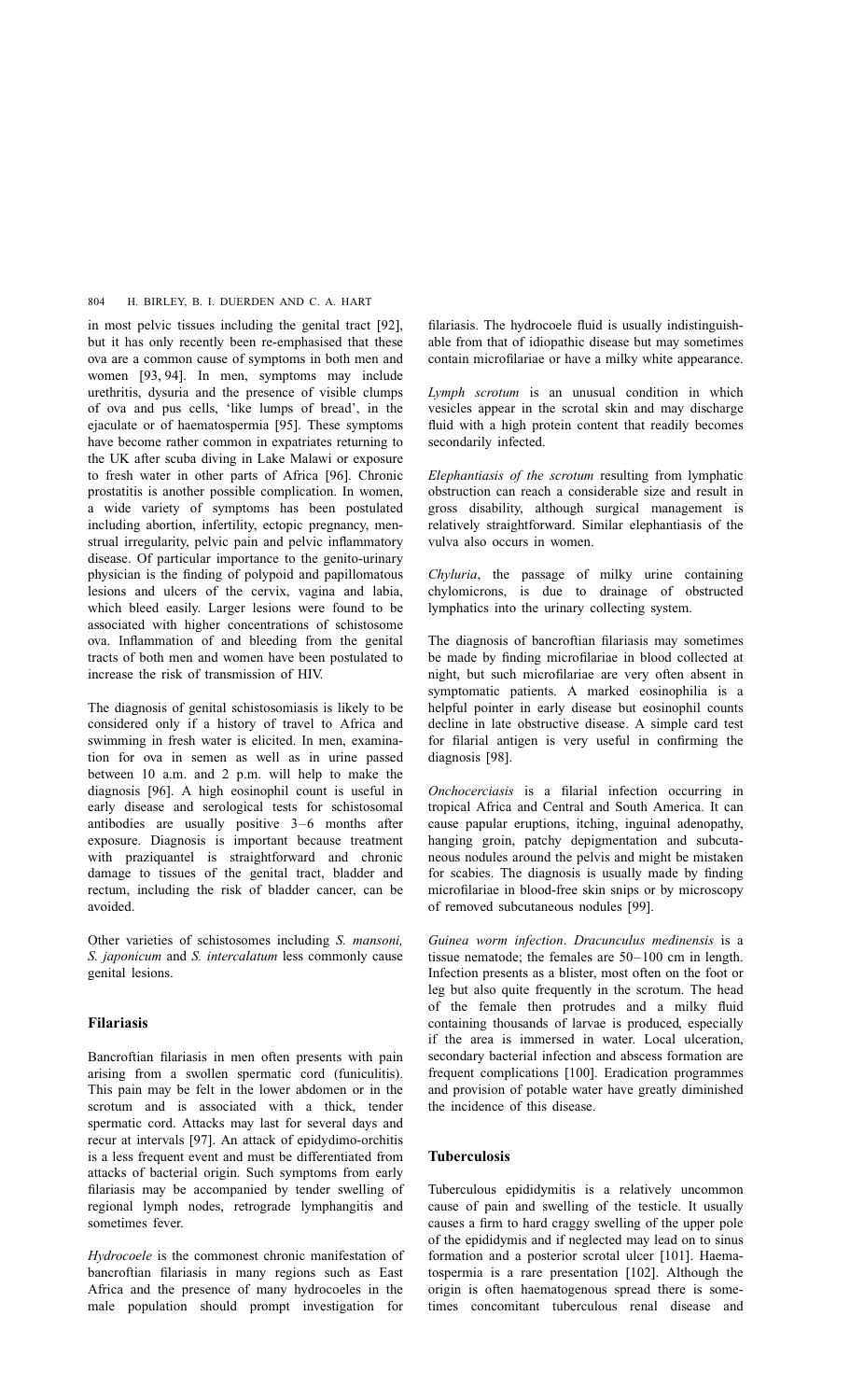<span id="page-12-0"></span>cystitis. Involvement of the seminal vesicles and prostate should also be sought. Diagnosis is usually by biopsy, histopathology and culture, although cultures of early morning urine specimens are helpful if the kidneys are involved.

## Some unusual causes of perineal ulceration

As described above, schistosomiasis and tuberculosis may cause cracks and ulcers in this area.

Amoebiasis is an unusual cause of ulceration usually spreading from the perianal area in people with uncontrolled amoebic dysentery. Once established in the skin Entamoeba histolytica can cause rapidly spreading necrosis, which is halted only by an effective amoebicide such as metronidazole. Ulceration of the penis is also well recorded, usually in homosexuals. Lesions of the cervix in women may mimic cervical carcinoma.

Leishmaniasis acquired in Southern Europe also may attack mucosal surfaces, albeit rarely, and a chronic perianal ulcer from infection with an organism of the Leishmania donovani complex has been recorded recently [\[103\].](#page-14-0) Metastatic lesions from dermal leishmaniasis may also occur on the genitalia.

Myiasis from fly larvae can cause ulceration in this area. Small boil-like lesions with a central punctum initiated by the eggs and larvae of the tumbu fly, Cordylobia anthropophaga, laid on unironed underclothing in Africa or painful lesions caused by Dermatobium hominis in Central or South America are most frequently seen [\[104\].](#page-14-0) We have recently been involved with the diagnosis of an unfortunate elderly man who presented with scrotal pain and ulceration after a trip to Argentina and was found to have  $>30$ larvae of the new world screw-worm, Cochliomyia hominivorax, eating into his scrotum.

#### Other causes of skin lesions in the genital area

Leprosy plaques are often found in the 'bathing drawers' area; they do not usually itch and the diagnosis is made by finding anaesthesia, enlargement of superficial nerves or the presence of Mycobacterium leprae in skin smears.

Larva migrans lesions, usually due to the dog hookworm Ancylostoma braziliensis, are quite common on the buttocks or genital areas, especially in persons buried in beach sand in the tropics. The typical serpentine tracks are sometimes difficult to see in this anatomical area as a less specific folliculitis is often predominant. More rapidly moving lesions (Larva currens) which typically last for only 24–48 h may be caused by migrating Strongyloides stercoralis larvae.

In this case there is usually an eosinophilia and stool culture at room temperature for parasites and ELISA antibody tests are diagnostic [\[105\].](#page-14-0)

#### References

- 1. World Health Organization/GPA. Policies and principles for national programmes for control of STDs in developing countries. WHO, Geneva. 1995.
- 2. Grosskurth H, Mosha F, Todd J et al. Impact of improved treatment of sexually transmitted diseases on HIV infection in rural Tanzania: randomised controlled trial. Lancet 1995; 346: 530–536.
- 3. World Bank. World Development Report, 1993 Investing in Health. New York, Oxford University Press. 1993.
- 4. Brabin L, Kemp J, Obunge OK et al. Reproductive tract infections and abortion among adolescent girls in rural Nigeria. Lancet 1995; 345: 300-304.
- 5. Royal Commission on Venereal Diseases. Final Report of the Commissioners. HMSO, London. 1916.
- 6. Power D, Murphy JK (eds). A system of syphilis, Vol 111: Visceral syphilis. London, Oxford Medical Publ. 1914.
- 7. Moore JE. Venereology in transition. Br J Vener Dis 1956; 32: 217–225.
- 8. Hughes G, Simms I, Rogers PA, Swan AV, Catchpole M. New cases seen at genitourinary medicine clinics: England 1997. Commun Dis Rep CDR Suppl 1998; 8 Suppl 7: S2–S11.
- 9. The Health of the Nation; Key area handbook. HIV/AIDS and sexual health. London, Dept. of Health 1993.
- 10. Anon. Gonorrhoea incidence in England rises again. Commun Dis Rep CDR Wkly 2000; 10: 107.
- 11. Amsel R, Totten PA, Spiegel CA, Chen KC, Eschenbach D, Holmes KK. Nonspecific vaginitis. Diagnostic criteria and microbial and epidemiologic associations. Am J Med 1983; 74: 14–22.
- 12. Hay PE. Therapy of bacterial vaginosis. J Antimicrob Chemother 1998; 41: 6–9.
- 13. Blackwell AL, Thomas PD, Wareham K, Emery SJ. Health gains from screening for infection of the lower genital tract in women attending for termination of pregnancy. Lancet 1993; 342: 206–210.
- 14. Hay PE, Ugwumadu A, Chowns J. Sex, thrush and bacterial vaginosis. Int J STD AIDS 1997; 8: 603-608.
- 15. Gardner HL, Dukes CD. Haemophilus vaginalis vaginitis. A newly defined specific infection previously classified ''nonspecific" vaginitis. Am J Obstet Gynecol 1955; 69: 962-976.
- 16. Pheifer TA, Forsyth PS, Durfee MA, Pollock HM, Holmes KK. Nonspecific vaginitis: role of Haemophilus vaginalis and treatment with metronidazole. N Engl J Med 1978; 298: 1429–1434.
- 17. Rosenstein IJ, Morgan DJ, Sheehan M, Lamont RF, Taylor-Robinson D. Bacterial vaginosis in pregnancy: distribution of bacterial species in different gram-stain categories of the vaginal flora. J Med Microbiol 1996; 45: 120–126.
- 18. Stanek R, Gain RE, Glover DD, Larsen B. High performance ion exclusion chromatographic characterization of the vaginal organic acids in women with bacterial vaginosis. Biomed Chromatog 1992; 6: 231–235.
- 19. Thomason JL, Gelbart SM, James JA, Edwards JM, Hamilton PR. Is analysis of vaginal secretions for volatile organic acids to detect bacterial vaginosis of any diagnostic value? Am J Obstet Gynecol 1988; 159: 1509–1511.
- 20. Cauci S, Monte R, Driussi S, Lanzafame P, Quadrifoglio F. Impairment of the mucosal immune system: IgA and IgM cleavage detected in vaginal washings of a subgroup of patients with bacterial vaginosis. J Infect Dis 1998; 178: 1698–1706.
- 21. McGregor JA, French JI, Jones W, Parker R, Patterson E, Draper D. Association of cervicovaginal infections with increased vaginal fluid phospholipase A2 activity. Am J Obstet Gynecol 1992; 167: 1588–1594.
- 22. Schoonmaker JN, Lunt BD, Lawellin DW, French JI, Hillier SL, McGregor JA. A new proline aminopeptidase assay for diagnosis of bacterial vaginosis. Am J Obstet Gynecol 1991; 165: 737–742.
- 23. Thomason JL, Gelbart SM, Wilcoski LM, Peterson AK, Jilly BJ, Hamilton PR. Proline aminopeptidase activity as a rapid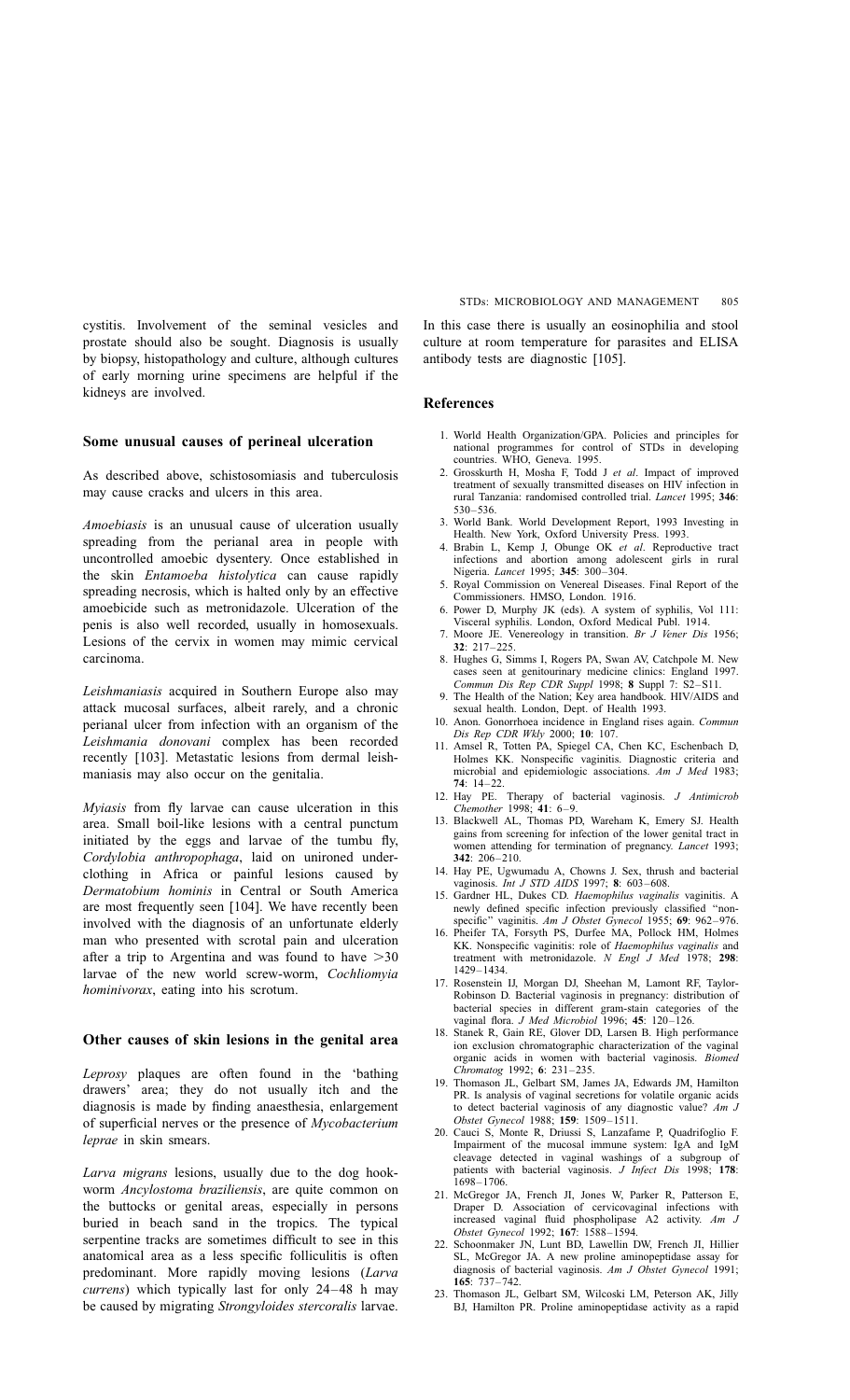<span id="page-13-0"></span>diagnostic test to confirm bacterial vaginosis. Obstet Gynecol 1988; 71: 607-611.

- 24. McGregor J-A, French JI, Jones W et al. Bacterial vaginosis is associated with prematurity and vaginal fluid mucinase and sialidase: results of a controlled trial of topical clindamycin cream. Am J Obstet Gynecol 1994; 170: 1048–1060.
- 25. Spiegel CA, Amsel R, Holmes KK. Diagnosis of bacterial vaginosis by direct gram stain of vaginal fluid. J Clin Microbiol 1983; 18: 170–177.
- 26. Nugent RP, Krohn MA, Hillier SL. Reliability of diagnosing bacterial vaginosis is improved by a standardized method of gram stain interpretation. J Clin Microbiol 1991; 29: 297–301.
- 27. Thomason JL, Anderson RJ, Gelbart SM et al. Simplified gram stain interpretative method for diagnosis of bacterial vaginosis. Am J Obstet Gynecol 1992; 167: 16–19.
- 28. Hay PE, Lamont RF, Taylor-Robinson D, Morgan DJ, Ison C, Pearson J. Abnormal bacterial colonisation of the genital tract and subsequent preterm delivery and late miscarriage. BMJ  $1994 \cdot 308 \cdot 295 - 298$
- 29. Platz-Christensen JJ, Larsson P-G, Sundström E, Wiqvist N. Detection of bacterial vaginosis in wet mount, Papanicolaou stained vaginal smears and in gram stained smears. Acta Obstet Gynaecol Scand 1995; 74: 67–70.
- 30. Lamont RF, Hudson EA, Hay PE et al. A comparison of the use of Papanicolaou-stained cervical cytological smears with Gram-stained vaginal smears for the diagnosis of bacterial vaginosis in early pregnancy. Int J STD AIDS 1999; 10: 93–97.
- 31. Wawer MJ, Sewankambo NK, Serwadda D et al. Control of sexually transmitted diseases for AIDS prevention in Uganda: a randomised community trial. Rakai Project Study Group. Lancet 1999; 353: 525-535.
- 32. Larsson P-G. Treatment of bacterial vaginosis. Int J STD AIDS 1992; 3: 239–247.
- 33. Lugo-Miro VI, Green M, Mazur L. Comparison of different metronidazole therapeutic regimens for bacterial vaginosis. A meta-analysis. JAMA 1992; 268: 92–95.
- 34. Sweet RL. New approaches for the treatment of bacterial vaginosis. Am J Obstet Gynecol 1993; 169: 479–482.
- 35. Hillier SL, Lipinski C, Briselden AM, Eschenbach DA. Efficacy of intravaginal 0.75% metronidazole gel for the treatment of bacterial vaginosis. Obstet Gynecol 1993; 81: 963–967.
- 36. Colli E, Landoni M, Parazzini F and participants. Treatment of male partners and recurrence of bacterial vaginosis: a randomised trial. Genitourin Med 1997; 73: 267–270.
- 37. McGregor JA, Roberts AM. First antenatal visits and metronidazole. Am J Obstet Gynecol 1997; 176: 887–888.
- 38. McGregor JA, French JI, Parker R et al. Prevention of premature birth by screening and treatment for common genital tract infections: results of a prospective controlled evaluation. Am J Obstet Gynecol 1995; 173: 157–167.
- 39. Joesoef MR, Hillier SL, Wiknjosastro G et al. Intravaginal clindamycin treatment for bacterial vaginosis: effects on preterm delivery and low birth weight. Am J Obstet Gynecol 1995; 173: 1527–1531.
- 40. Morales WJ, Schorr S, Albritton J. Effect of metronidazole in patients with preterm birth in preceding pregnancy and bacterial vaginosis: a placebo-controlled, double-blind study. Am J Obstet Gynecol 1994; 171: 345–349.
- 41. Hauth JC, Goldenberg RL, Andrews WW, DuBard MB, Copper RL. Reduced incidence of preterm delivery with metronidazole and erythromycin in women with bacterial vaginosis. N Engl J Med 1995; 333: 1732–1736.
- 42. McDonald HM, O'Loughlin JA, Vigneswaran R et al. Impact of metronidazole therapy on preterm birth in women with bacterial vaginosis flora (Gardnerella vaginalis): a randomised, placebo controlled trial. Br J Obstet Gynaecol 1997; 104: 1391–1397.
- 43. Carey JC, Klebanoff MA, Hauth JC et al. Metronidazole to prevent preterm delivery in pregnant women with asymptomatic bacterial vaginosis. National Institute of Child Health and Human Development Network of Maternal-Fetal Medicine Units. N Engl J Med 2000; 342: 534–540.
- 44. Korn AP, Bolan G, Padian N, Ohm-Smith M, Schachter J, Landers DV. Plasma cell endometritis in women with symptomatic bacterial vaginosis. Obstet Gynecol 1995; 85: 387–390.
- 45. Larsson P-G, Platz-Christensen J-J, Thejls H, Forsum U, Påhlson C. Incidence of pelvic inflammatory disease after first-trimester legal abortion in women with bacterial vaginosis after treatment with metronidazole: a double-blind, randomized study. Am J Obstet Gynecol 1992; 166: 100–103.
- 46. Cohen CR, Duerr A, Pruithithada N et al. Bacterial vaginosis and HIV seroprevalence among female commercial sex workers in Chiang Mai, Thailand. AIDS 1995; 9: 1093–1097.
- 47. Sewankambo J, Gray RH, Wawer MJ et al. HIV-1 infection associated with abnormal vaginal flora morphology and bacterial vaginosis. Lancet 1997; 350: 546–550.
- 48. Taha TE, Hoover DR, Dallabetta GA et al. Bacterial vaginosis and disturbances of vaginal flora: association with increased acquisition of HIV. AIDS 1998; 12: 1699–1706.
- 49. Catlin BW. Nutritional profiles of Neisseria gonorrhoeae, Neisseria meningitidis, and Neisseria lactamica in chemically defined media and the use of growth requirements for gonococcal typing. J Infect Dis 1973; 128: 178–194.
- 50. Knapp JS, Tam MR, Nowinski RC, Holmes KK, Sandstrom EG. Serological classification of Neisseria gonorrhoeae with use of monoclonal antibodies to gonococcal outer membrane protein I. J Infect Dis 1984; 50: 44–48.
- 51. Gill MJ. Serotyping Neisseria gonorrhoeae: a report of the Fourth International Workshop. Genitourin Med 1991; 67: 53–57.
- 52. Ison CA, Whitaker L, Renton A. Concordance of auxotype/ serovar classes of Neisseria gonorrhoeae between sexual contacts. Epidemiol Infect 1992; 109: 265–271.
- 53. Gutjahr TS, O'Rourke M, Ison CA, Spratt BG. Arginine-, hypoxanthine-, uracil- requiring isolates of Neisseria gonorrhoeae are a clonal lineage within a non-clonal population. Microbiology 1997; **143**: 633-640.
- 54. Ison CA. Genotyping of Neisseria gonorrhoeae. Curr Opin Infect Dis 1998; 11: 43–46.
- 55. O'Rourke M, Stevens E. Genetic structure of Neisseria gonorrhoeae populations: a non-clonal population. J Gen Microbiol 1993; 139: 2603–2611.
- 56. Hunter PR, Gaston MA. Numerical index of discriminatory ability of typing systems: an application of Simpson's index of diversity. J Clin Microbiol 1988; 26: 2465–2466.
- 57. Roberts MC. Plasmids of Neisseria gonorrhoeae and other Neisseria species. Clin Microbiol Rev 1989; 2 Suppl: S18– S23.
- 58. O'Rourke M, Ison CA, Renton AM, Spratt BG. Opa-typing: a high resolution tool for studying the epidemiology of gonorrhoea. Mol Microbiol 1995; 17: 865–875.
- 59. Ward H, Ison CA, Day SE et al. A prospective social and molecular investigation of gonococcal transmission. Lancet 2000; 356: 1812–1817.
- 60. Yirrell DL, Robertson P, Goldberg DJ, McMenamin J, Camerson S, Leigh Brown AJ. Molecular investigation into outbreak of HIV in a Scottish prison. BMJ 1997; 314: 1446– 1450.
- 61. Tramont EC. Syphilis in adults: from Christopher Columbus to Sir Alexander Fleming to AIDS. Clin Infect Dis 1995; 21: 1361–1369.
- 62. Akovbian BA, Tikhonova LI, Maskilleison AL, Borisenko K, Prokhorenko B. Syphilis morbidity in Russia: historical experience, epidemiological analysis and anticipated trends. Sex Transm Dis 1995; 4: 15–21.
- 63. Linglof T. Rapid increase of syphilis and gonorrhoea in parts of the former USSR. Sex Transm Dis 1995; 22: 160–161.
- 64. Tichonova K, Borisenko H, Ward H, Meheus A, Gromyko A, Renton A. Epidemics of syphilis in the Russian Federation: trends, origins, and priorities for control. Lancet 1997; 350: 210–213.
- 65. Drusin LM. Syphilis makes a comeback. Int J STD AIDS 1996; 7: 7–9.
- 66. Tichonova LI. Epidemiology of sexually transmitted diseases in Russia [in Russian]. Sex Transm Dis 1995; 4: 15–21.
- 67. Aral SO. The social context of syphilis persistence in the southeastern United States. Sex Transm Dis 1996; 23: 9-15.
- 68. Kreiss J, Caraël M, Meheus A. Role of sexually transmitted diseases in transmitting human immunodeficiency virus. Genitourin Med 1988; 64: 1–2.
- 69. Dallabetta G, Diomi MC. Treating sexually transmitted diseases to control HIV transmission. Curr Opin Infect Dis 1997; 10: 22–25.
- 70. Renton AM, Whitaker L. Using STD occurrence to monitor